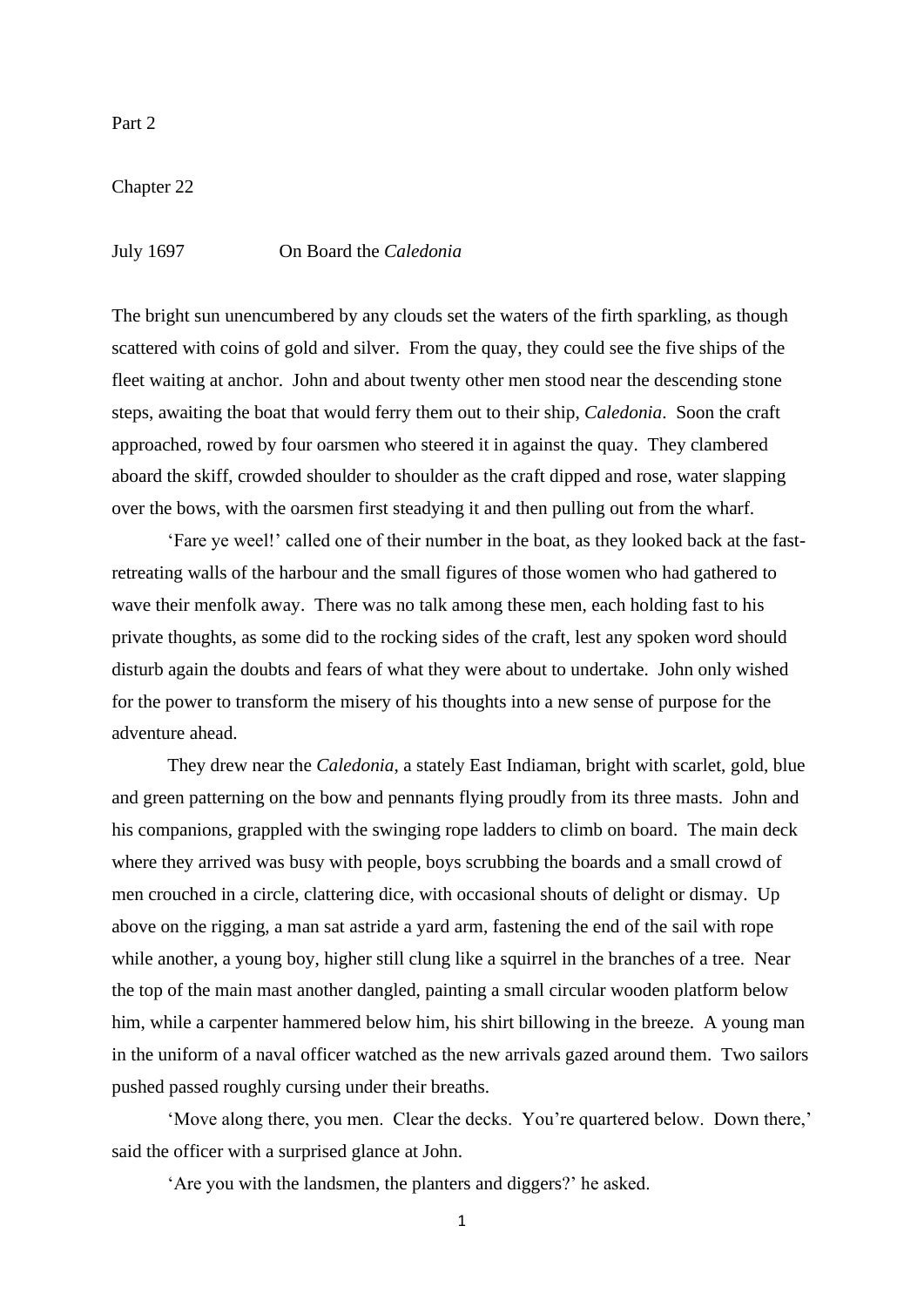'Aye,' said John, knowing that his black coat and clerical appearance might distinguish him from his companions who were mainly labouring men, craftsmen and apprentices.

On a higher half-deck, the poop, John saw three or four officers of rank and some prosperous looking gentlemen surveying the scenes below while he and the others were herded towards the hatch and the ladderway to the lower decks.

The quarters below were stifling and crowded, already filled with the stench of bodies. John and his companions were to bed down in an open area of a lower deck, partly fitted with wooden box-like cot beds, for those coming early enough to claim them. There were crude rankings here below, as in society. John was content to be in the company of these of the lower kind, discharged soldiers from King William's wars, artisans, cottars and farmers. Those of rank and importance, such as councillors of the company, officers and gentlemen were lodged in finer and more spacious cabins on the upper decks, while servants and landless labourers were condemned to meaner spaces still. Whatever their station in life however, they were bound together by their shared hope of a new life of wealth and prosperity.

'Weel, what are you sir, a meenister o' the Kirk?' said one of the men, unburdening himself of a small trunk which he dumped on the floor beside John. His face was formed of rumpled features with a bonnet pulled down over his brow. He grinned. 'I'm Davie McBride, wheelwright o' the town of Forfar. Pleased to be acquainted, Meenister.'

'I must disappoint you, Master McBride,' said John, stating his name and offering his hand to the man who looked taken aback at such a gesture. 'I'm no minister. I was once a schoolmaster.'

'Well, 'tis a pity, for we've need of a man o' the Kirk tae pray for our safe passage,' said Davie McBride, shaking John's hand uncertainly, seeming unable to fathom his presence in this place.

'Aye,' said John, 'But what need of a minister? God will listen to any Christian man who prays honestly and sincerely to him.'

''Tis a comfort to hear it,' said Davie McBride,

'And what'll ye pray for, Davie?' said another of the company, a small ferret-faced man wearing a filthy plaid.

'Tae cross the ocean that's all, and feel the land o' paradise under my feet.'

'But ye'll dae that come what may, deid or alive, unless you're heading for the other place,' said the ferret-faced man with a laugh.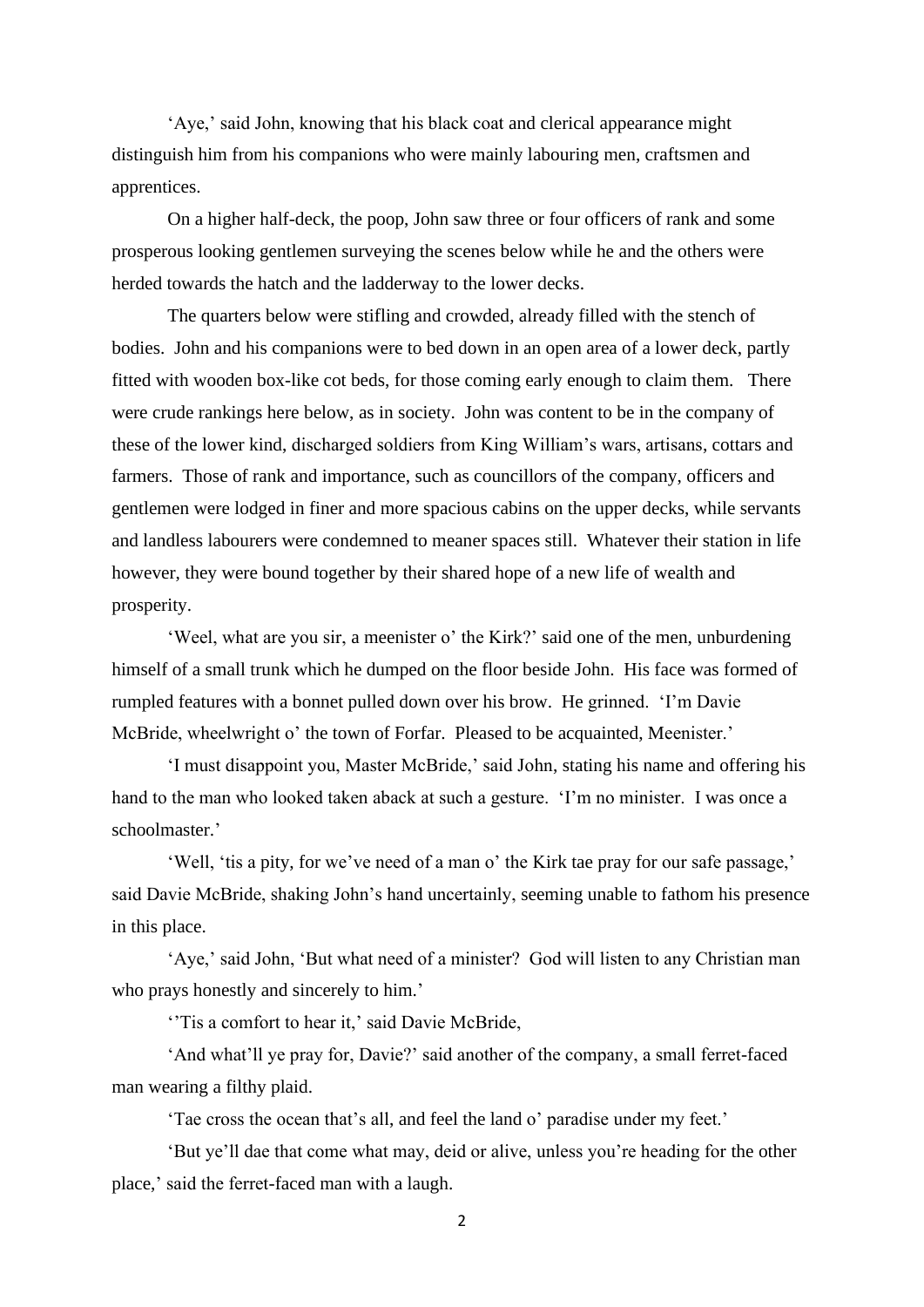John and his companions were pressed into the quarters, finding scarcely a space where each could lay his head. The deck was low ceilinged and murky, with only two lamps swinging forlornly to lend any light. That night John slept only in brief fitful bursts, amidst the snoring of his companions, the continual shifting and groaning of the ship's timbers and the discomfort of his miserable thoughts.

If only he could have slept, have sunk into oblivion and not have thought of Isobel. Was it anger that sickened his stomach when he thought of her marrying another man? Her love must have been a flimsy thing, blown away when a more eligible suitor presented himself. If she had truly loved him, she would have waited. But he should have gone to her, taken her, whatever stood in the way, not stayed in Scotland, weak as always, lily-livered. 'John, I love you,' she had written in black ink, 'I love you and have since first we met.' Was this a lie? Perhaps, though he could not believe it. Whatever she felt then or now was nothing, compared to her duty. Duty? Good luck to her then with her duty and her rich old husband. May they all revel in her new found prosperity. But this feeble effort to hate Isobel only made him more wretched. He could never think ill of her, nor believe her to be false. His only course was to quit the country, go as far from her as he could. Distance and time would cure him. He would be resolute and grateful for this opportunity. He was part of this great adventure which excited so many and promised so much.

Next day, they weighed anchor and all the passengers pressed on to the deck, on the sufferance of the growling mariners, to see the sight of the crowds of well-wishers at Leith, packed on the quay, waving and shouting, some kneeling and praying for their safe passage. John found himself stirred with excitement and a measure of pride at the courage of their undertaking and the adventure to come. Far beyond, on Castle Hill and Caltoun Craggs and on every cliff and promontory, they were wished God Speed by waving groups of people.

'Almighty God, bless us on our mission,' someone prayed near John, while another, a boy of scarce fourteen, whimpered as he watched the land retreating rapidly from them. One of the officers pointed and named the ships of the fleet which sailed ahead of them for the benefit of the ignorant on board. At the head, and now just visible as a speck from their own crowded deck, went the *Saint Andrew* which carried the commander of the fleet, Admiral Pennicuik. Three other ships followed: *Unicorn, Dolphin, Endeavour* and then their own *Caledonia,* commanded by Captain Robert Drummond*.* The ship dipped and rose as a strong wind filled the sails, tugging them northwards. John stayed on deck at the rail, with some others, until the last thin strip of land was lost to sight and daylight began to fade.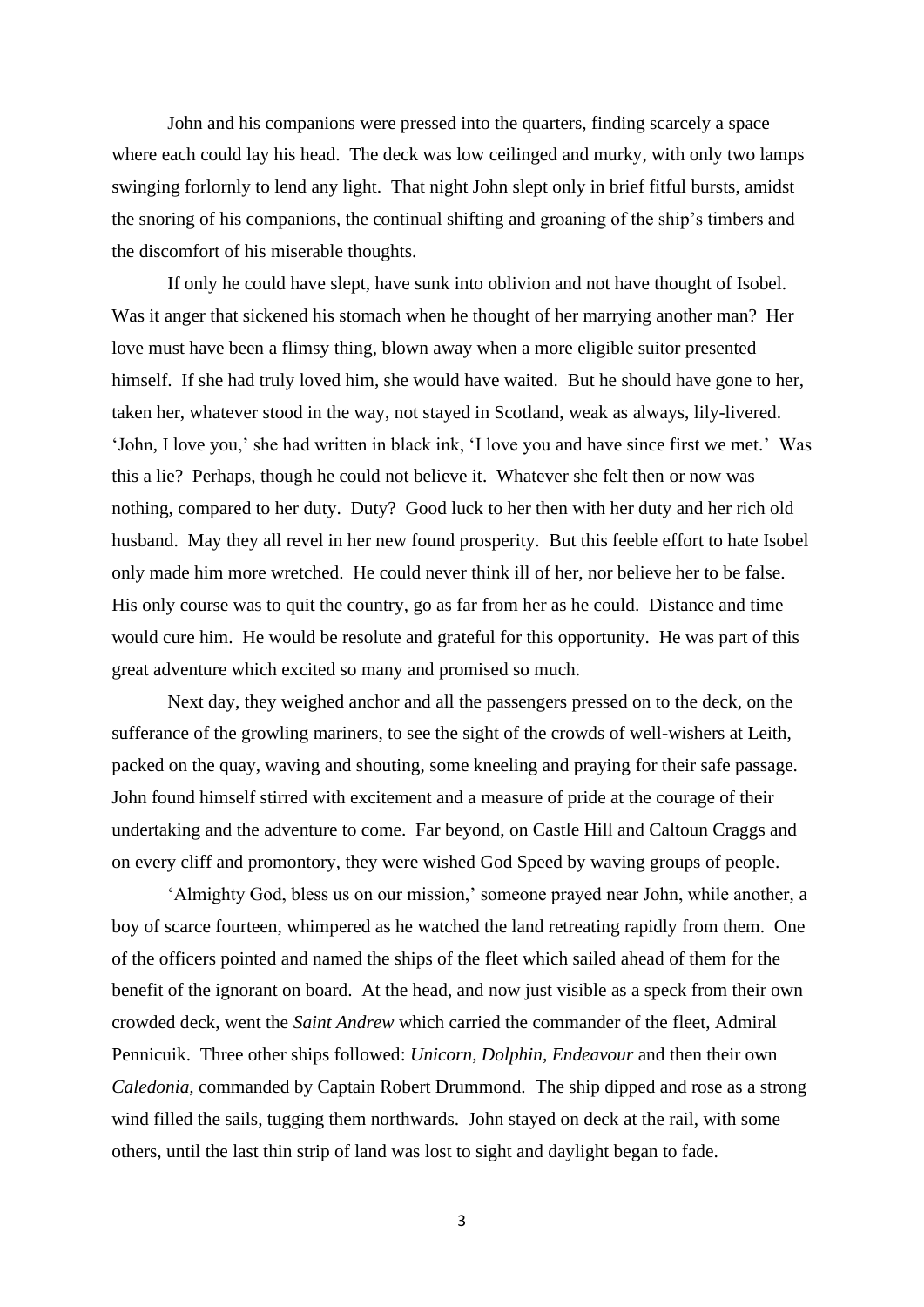Once darkness had fallen, to the clang of the watch bell, John and the last of the landsmen went below to discover much merry making. In the cramped quarters, the grog flowed freely and a fiddler was playing a string of lively gigs and reels. Some even tried to dance in the small circle of space on the boards but they tripped over the bodies and legs of others as well as their own feet. Someone struck up a song, praising wise William Paterson, declaring Scotland the most glorious nation on earth and promising fame and riches for the great Company.

'Come Meenister,' said Davie McBride, whose face now shining with the flush of liquor, waved a bottle in front of John's face.

'Have a drink, will ye no, or are ye too prudent and pure for that?'

'I'll happily sing with you and toast our success with cold water, but I have no stomach for drink,' said John. There were hoots of derision from the others sitting nearby who heard John's confession.

'What can we do tae get our bonny young meenister merry?' said Davie McBride. John was pleased that no one rose to this challenge, for someone had suddenly burst into song through the noisy banter. It was a rough but tuneful voice and John recognized the old ballad of Sir Patrick Spens. The singer was a small, wiry man with astonishing bright green eyes, in a threadbare soldier's tunic and a plaid.

> *Be it wind or weet, be it snow or sleet, Our ships must sail the morn. O ever alack my master dear, I fear a deadly storm.*

*I saw the new moon late yestreen, With the old moon in her arm. And if we go to sea master, I fear we'll come to harm*

The din of the company had subsided somewhat, many having drunk themselves to a stupor, some snoring, some half asleep, leaning on their comrades. John felt a new motion of the ship, a broader swoop, a lurching sideways, which swung the lanterns, making their lights dance across the prone shapes of bodies and causing dangling ropes to thwack against the timbers.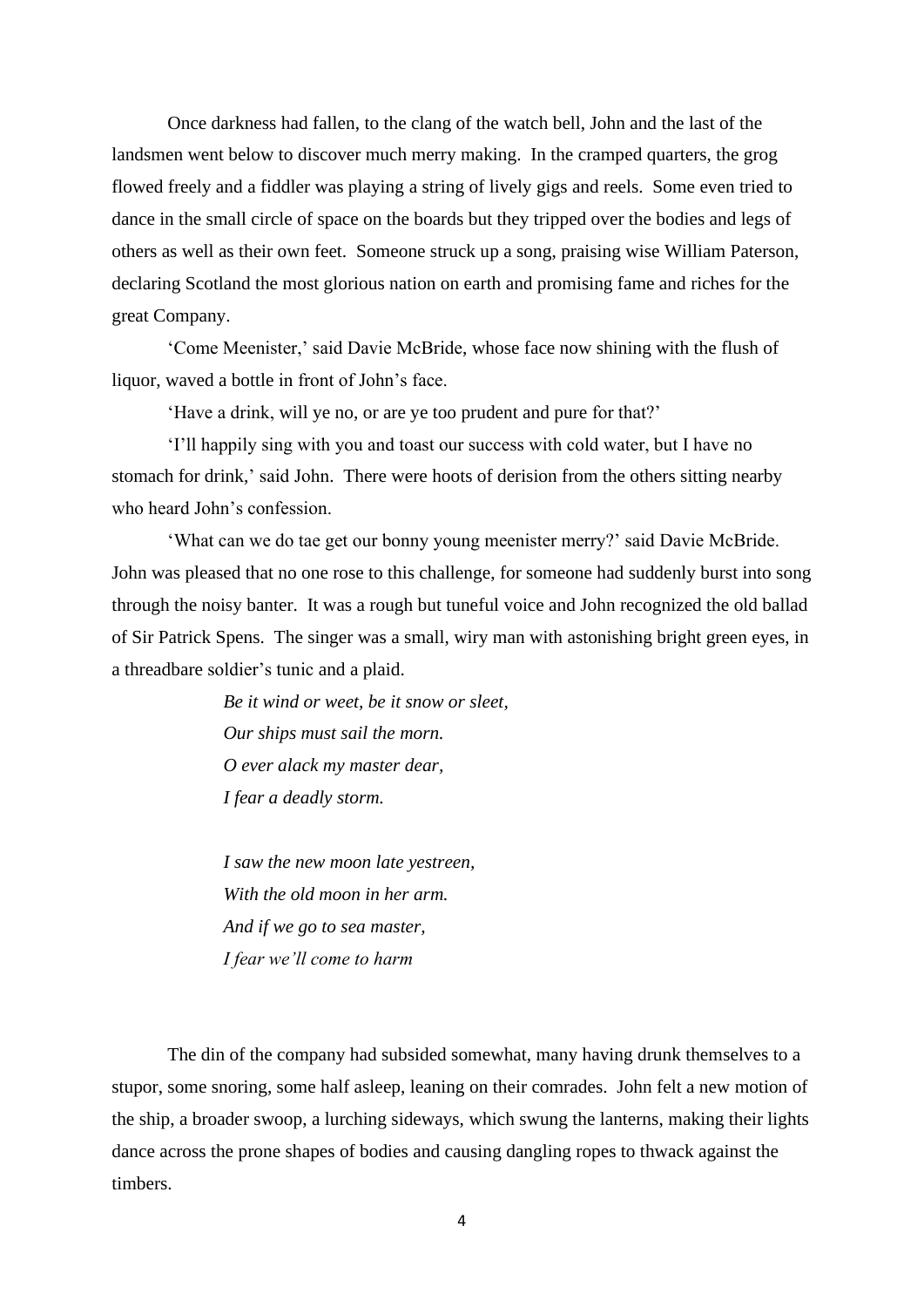'Colquhoun, ye son-o-a-whore, dinnae sing that one,' shouted a slurred voice, 'you'll conjure ill luck upon us.'

But the singer persisted, intensifying the pace of the tale of the tragic drowning.

*Half owre, half owre to Aberdour 'Tis fifty fathoms deep. And there lies good Sir Patrick Spens, with the Scots lords at his feet.*

There was little noise and no more talk as the singer's voice fell silent. The fiddler slept and there was no more music, for other sounds now grew outside the ribs of the ship and John lay awake listening to a deepening roar as the wind rose. Then the crashing began; the whole vessel shuddering with the aftermath of a blow, then another, like an angry giant beating the sides with a great cudgel. Thrown painfully against the hard edge of the bunk, John gripped any fixed timber or, riveted post. Wooden casks fell over, tin cups leaped up and rolled clinking over the boards while all the time, the awful moaning of ship's timbers increased. From every corner came the sounds of men groaning and retching in the rocking dungeon of their quarters.

The next day, the feotid stink of sick became almost unendurable. John and some others managed to argue their way up on the main deck for a short spell, though the sailors shouted for them to get below, herding them back towards the hatch and their nether quarters. Trapped in the lower deck, braced against anything unmovable, the men sat grim-faced. As the ship was battered by successive shocks to the bows, the odour from the putrid bilge choked their senses. John heard the scuttle of rats escaping the sludge of their den beneath. Someone yelled from above on deck and the hatch opened, with a flash of daylight and a crashing of water soaking those entering as well as the men cowering below.

For three whole days and nights the storm raged and the landsmen remained buried below in the darkness and misery of their sickness. Though John suffered far less than others, his body settling quite readily to the motion, he witnessed the daily Hell of his fellow passengers. There was no hardship on land which was not wished for, in exchange for this turbulent wretchedness and terror of death in the cold ocean. Some cringed in silence abed, wrapped in their plaids, others writhed and cursed aloud. John was exhorted to say prayers and recite psalms which he did gladly until his throat ached.

'Lord God Almighty, deliver me. Take my soul,' called one in the dark.

''Tis the De'il himself on the ship. We're all bound for Hell!'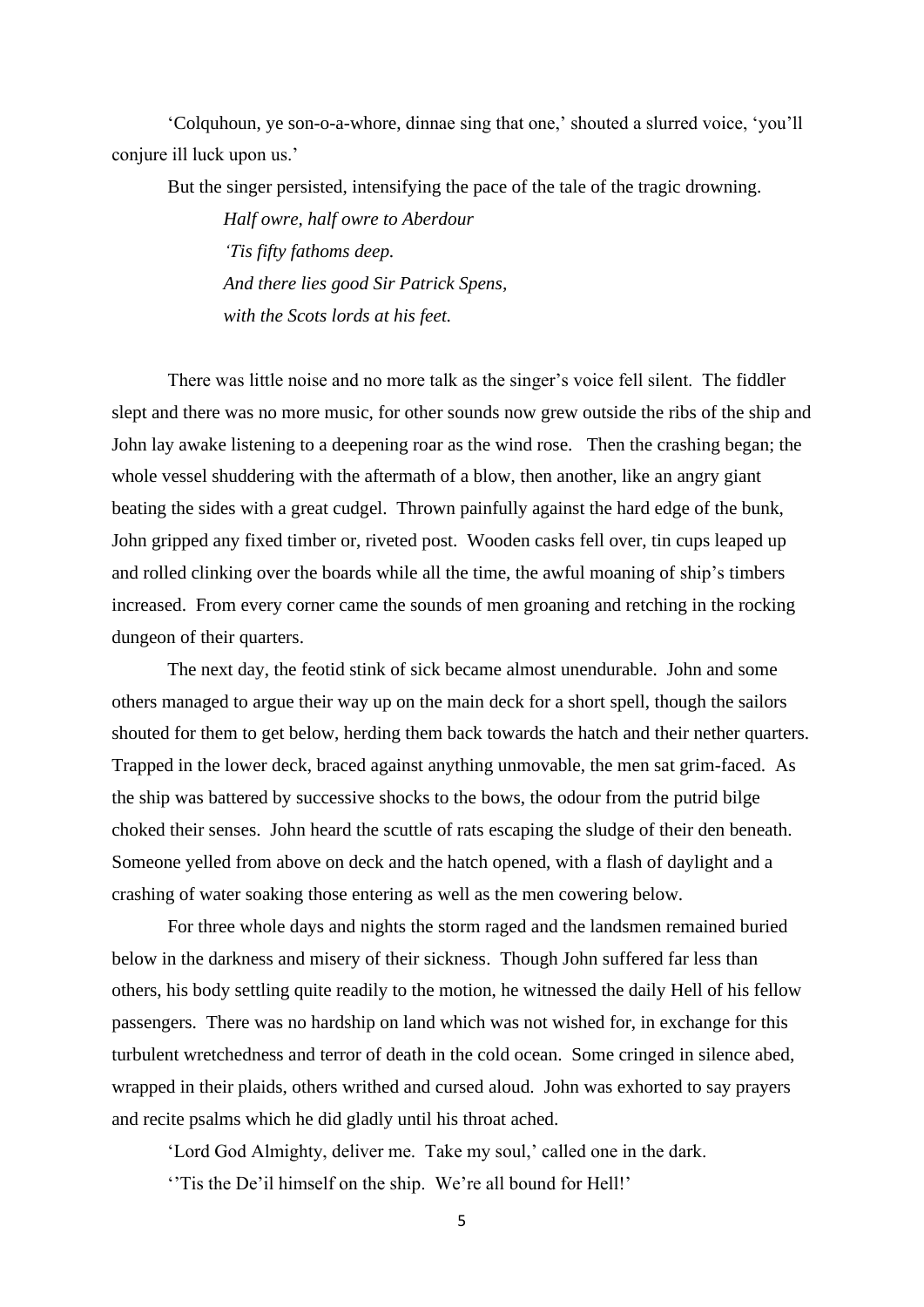'Holy Mary Mother of God,' muttered someone in a loud whisper.

'Papist bastard. Idolator,' squealed a voice. 'Kill the Papist and make an end o' it! It's popery that's tae blame.'

'Wheesht, man,' said another, Calum Colquhoun the ballad singer. 'Heretic, Papist, Protestant or Jew, we'll all gang the same way.'

Above them a bell clanged for the sounding of the watch.

On the fourth day John awoke to the sound of yet another watch bell, to find that the roll of the ship had lessened to a gentler movement. Others close to him stirred too, discovering the same miraculous change. Soon those who were capable clamoured for the doors of the hatches and burst forth on to the deck, determined to breathe the air at last and to fight the mariners for it, if need be. Released from the prison of their quarters, John and his companions hung over the rails on deck, staring at an empty ocean with no end, except where it met the sky. Two other ships of the fleet were dots on their starboard side.

'Who let these wretches on deck?' came a shout from the poop and John looked up to see the commander and two other officers staring down at them. A moment later, one of the officers was bellowing orders at them.

'Clear the stinking hole, ye whey-faced devils! Master Campbell, see to it!'

'Here,' shouted a corporal of the dragoons, pointing to two or three wooden buckets and besoms on the deck, 'tak' these and get below.'

John watched as one of the sailors tossed a bucket on a rope over the side to slap on the surface of the sea. A few moments later the bucket was creeping up the side of the vessel, slopping sea water.

'Clean up yer ain filth,' said the sailor to John, handing him the bucket.

Back down in their stinking lower deck, John found himself on his knees scrubbing what he could of the filth from the boards on the lower deck, by the side of Calum Colquhoun.

'What brings ye to this, Meenister?' said the former soldier, glancing at John with his piercing green eyes and pausing to push aside the dangling legs of a sick man which hung from the bunk. 'This is no life for such as yersel, I'm thinking.'

John no longer protested at this form of address which his companions preferred to his name, perhaps as a form a respect for his education, but more likely he thought as a joke at his expense, though this troubled him not at all.

'The same ambition, I would guess as most others on board,' replied John, not wishing to divulge too much. He would not expose his history yet to the ironical comment of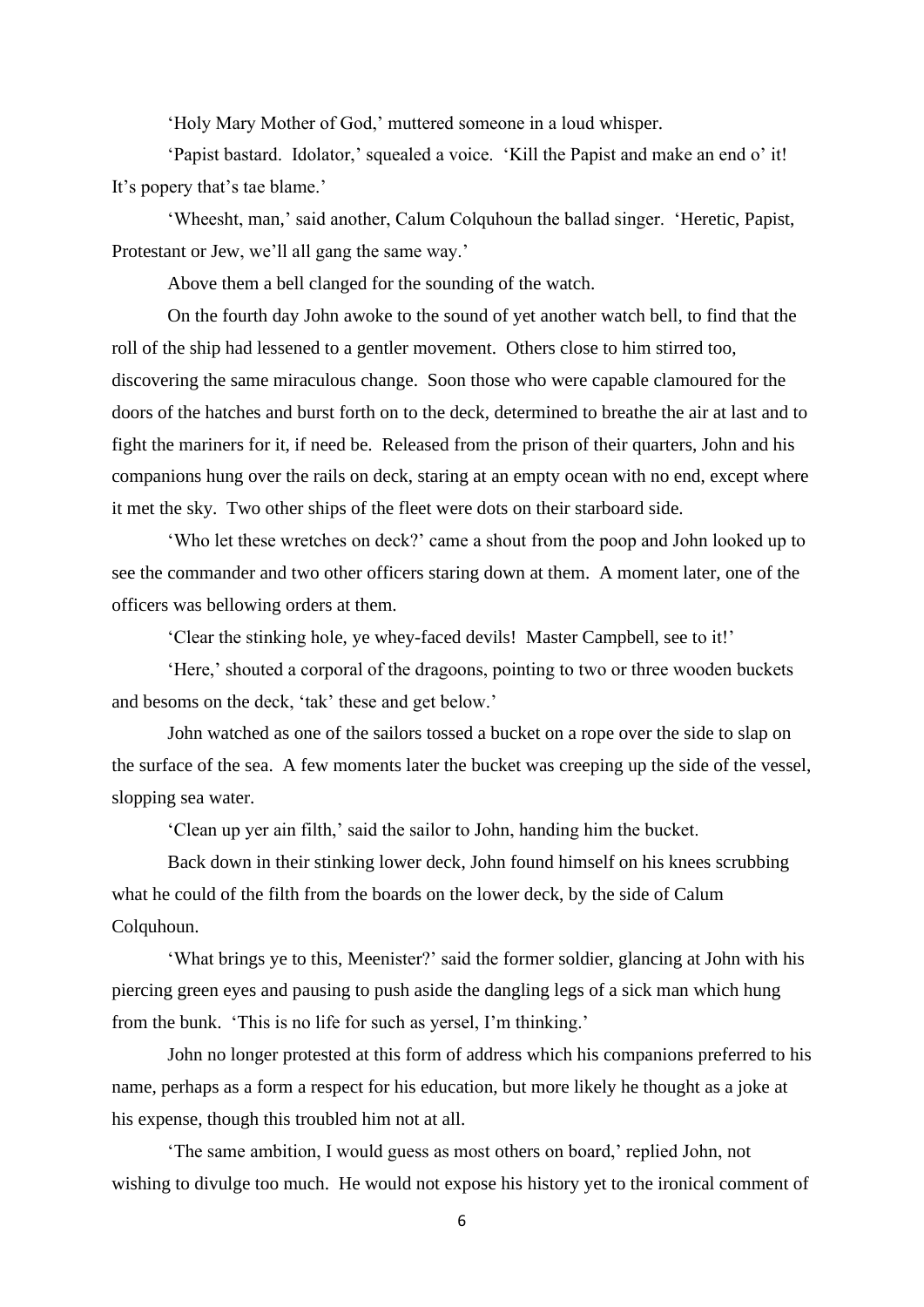this quick-eyed, outspoken man. 'But what of your motives, Master Colquhoun?' he added quickly.

'Well, whit else for a man like me? I'm done wi' wars but I've no home to speak of.' 'No more have I,' said John.

'Come, Meenister, an educated and well-looking man like yourself. I've a mind you're bent on escaping something. What is it that set ye to flight? You're no rogue nor no criminal, to my mind.'

'Master Colquhoun, you're curious indeed, but you're right. But let's to our labours for the meantime for it's a long story.'

'Aye well, we'll wait for the calm, for the wind's dropping fast. Then there'll be leisure more than we need for many a good long story.'

Calum Colquhoun was right about the weather. The air became still. The sea fell flat. For four days the ship hardly moved, its sails drooping, the sailors shouting angrily to each other, or hanging on the rigging, slack and useless. The heat was thick and cloaked them like a suffocating blanket, but at least the landsmen could lie on the deck, an escape from the malodorous hole which was their quarters below. Only those unfortunates with the flux languished there.

On one of these days of listless idleness, Matthew Simpson, a printer by trade, distracted an audience of anyone who would listen to readings from the journal of Master Lionel Wafer. This famous traveller and adventurer had first recorded the details of the new and marvellous land of Darien where they were to start their new lives. Matthew Simpson's reading brought passengers of the better sort and even some of the officers within earshot too. His eyes shone with inspiration as he spoke.

'The place is a paradise. It is a lush country, rich in natural bounties, an Eden. Here is the testimony of Master Wafer's journal. Listen to this,' he said.'"Valleys watered with rivers, brooks and perennial springs", and he says the soil is favourable and fruitful for all manner of crops. Trees cover large tracts of land, of exotic wood and huge in girth, and of such value, the sale of which would cover the cost of the whole expedition. Calabash trees and ash trees to make ropes and cloth and fruit and berry trees grow in abundance. There are root plants, white and purple which are eaten like potatoes, pineapples as big as a man's head, wild hogs and deer. The seas around teem with fish of all varieties. It is truly a land of plenty. '

Matthew Simpson, like the writer himself, created a seductive vision of what life in such a place could be. His audience of poor landless labourers listened entranced. Knowing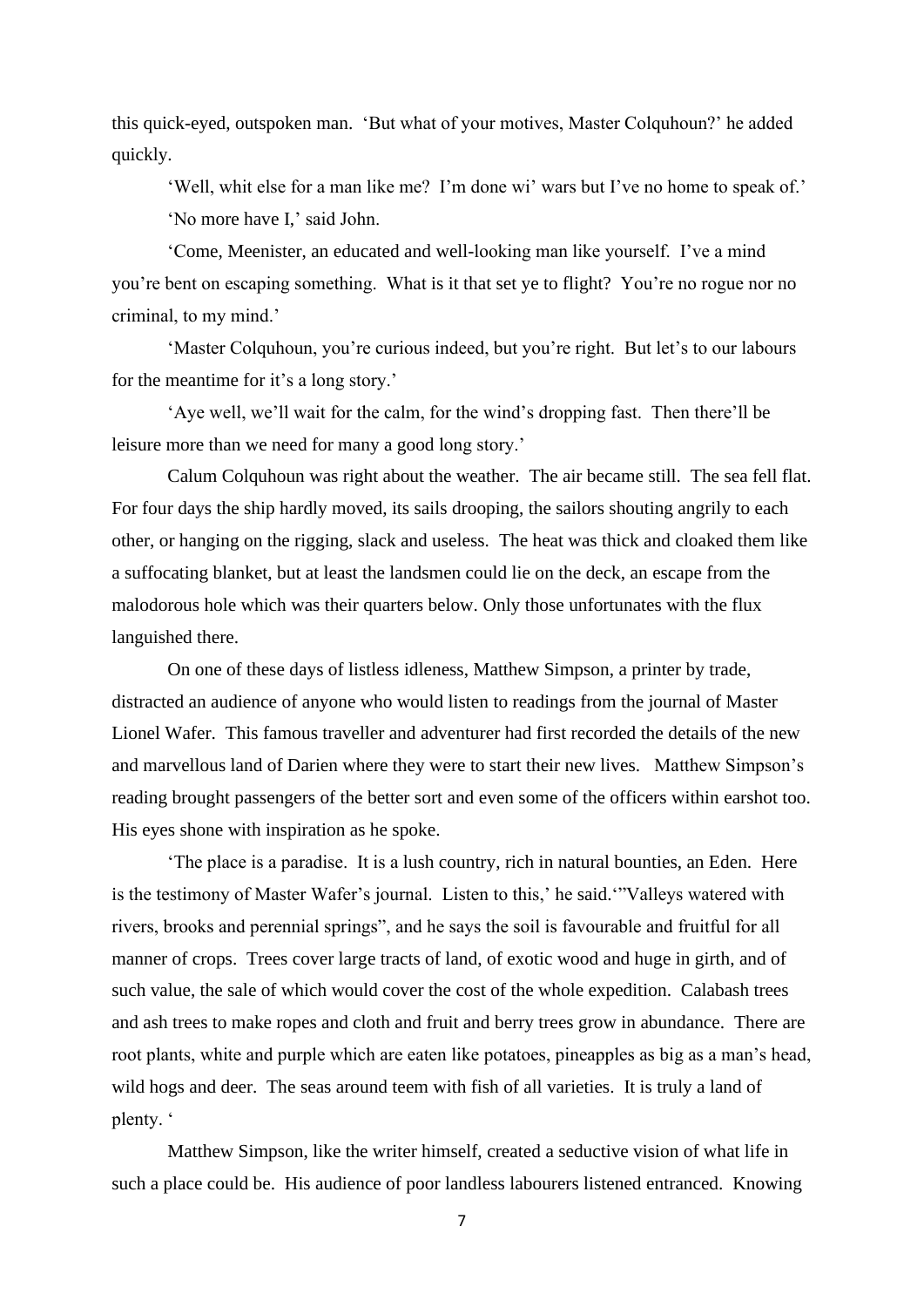only the hardship and privation of their lives in Scotland, what could they feel but delight and desire for such a place? John too conjured his own imaginings of his new life, a time when the colony, New Caledonia, it was to be named, would be established and women and children would come to join their husbands and fathers. There would be a school, built in the forest from logs and furnished with simple, solid desks and benches, with plenty of books and paper for all. Perhaps, under the government of their new colony, the children would not have to leave their schooling so soon to work, but would, those who wished it, be able to pursue their learning and their studies to the full. The new country would need educated people, engineers, doctors, merchants and scientists to lead it forward in the world. He would be part of this.

'How many days till we land?' said Davie McBride, his eyes wide.

No one had any idea and Calum Colquhoun was the first to voice his sceptic's scorn.

'Aye well, ye may spin these dreams if ye will, o' this paradise, but there's nae place on earth like paradise, and probably nane in heaven neither. But ask yoursels' this: is grass that grows green and lush not fed by the rain? And is heat not a thing brings on flies and agues?' said Calum Colquhoun. 'And for why is there no other nation laying claim to this perfect land?'

'Aye, indeed,' said Simpson, consulting the volume,' he speaks of rain, but the bounties of this land far outweigh the presence of some showers, don't you think? And a land with such bounties will surely have more than enough for all to share.'

'Well,' said Calum Colquhoun, nudging John who was still indulging his reverie. 'There's no harm in dreaming, I suppose, as long as ye can deal with the waking. Is that no a fact, Meenister?'

John coloured, for he had, in a half-doze, been thinking of Isobel, the inevitable consequence of imagining a future with a wife and family. He had failed utterly to curb his mind, to school himself into forgetting. Only one vision came to his mind of a woman to love and take as his wife, Isobel.

'It's a woman, Meenister. I know the signs,' persisted Calum Colquhoun, leaning close and almost whispering in John's ear.

John said nothing to the man, irked but amazed by his insight. He stared out to sea. For the rest of that day, his mind could dwell on nothing except Isobel, as though his earlier self-denial and the foul distractions of the voyage had suppressed his memories of her, like a dam holding back his feelings which now were let loose to flow freely and drown him again. She had told him in her letter, made it plain that she had severed all bonds between them and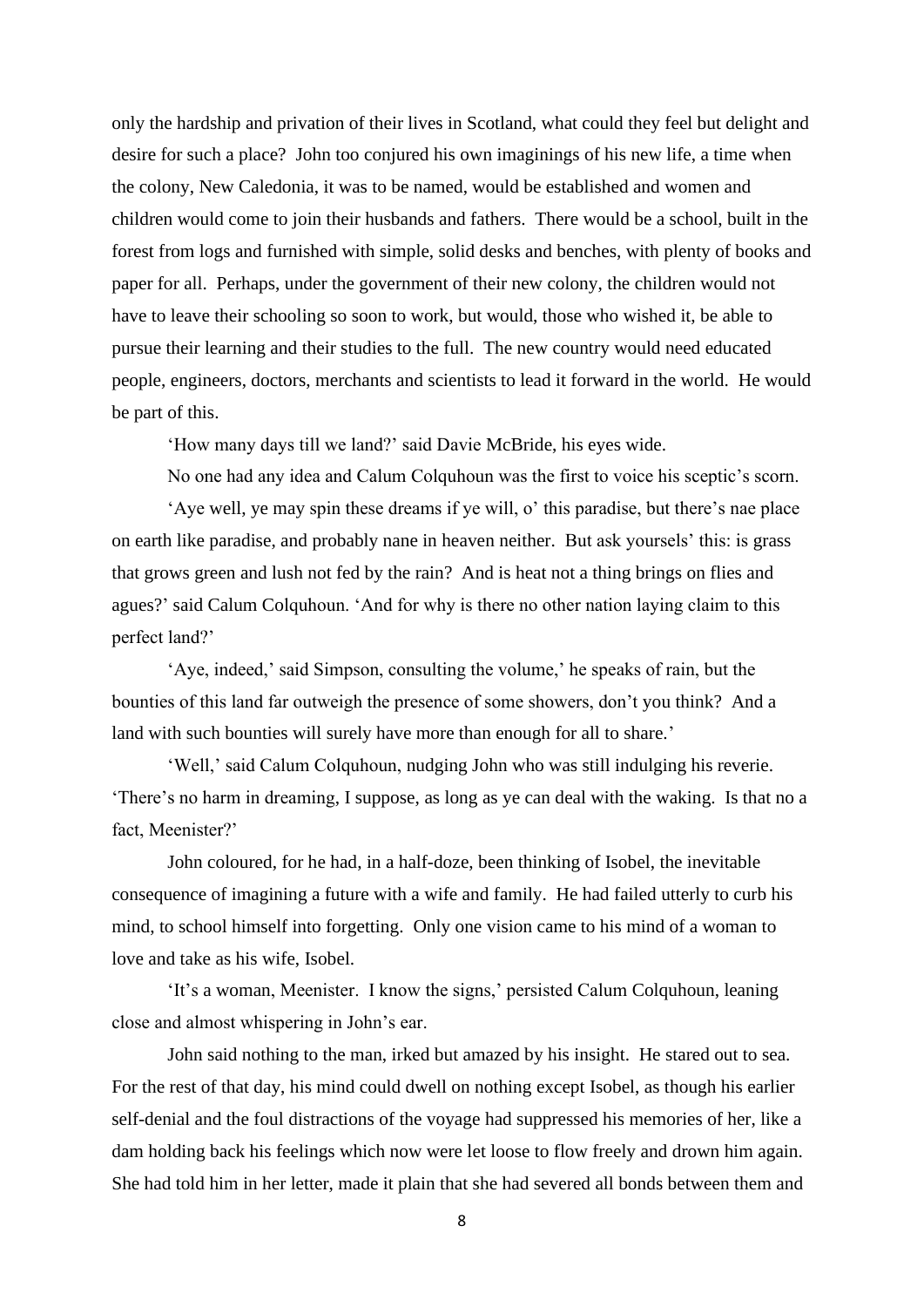told him to start anew. He had tried to blame her, dismiss her, condemn her, but to no avail. Her decision to follow the course of her duty simply made him admire her more for her courage and self-sacrifice. That night, sleepless and aware of the first signs of fever on his brow, he could he find no relief in prayer or any attempt to contemplate God. Instead he took up Isobel's book of verse again. By the light of a bright moon he wrote her a poem, on a back page of the small volume, one she would never read, but which soothed his mind a little.

*To Isobel*

*This ship, becalmed upon an ocean grey floats moribund, while we with sickness waste, our bodies fever-wracked. Each day we pray the wind will blow, or we will breathe our last. Then thunders crack and blast the torpid sky. The tempest makes a mountain of each wave, monstrous above this puny barque. We cry on God. I pray, but only you can save. Your presence in my mind is as a balm. I see again the beauty of your smile, hear your sweet voice, feel once again your calm, soft eyes upon me. In this Hell awhile my only force for life will ever be my secret knowing that you once loved me.*

The wind arose suddenly again, after four more days and the fleet, they were told, was heading towards the island of Madeira where they were to put ashore for provisioning. Each day, eager eyes would scan the horizon for a sign, as rations were scanty and the landsmen's tempers frayed, their longing for dry land more urgent each day. The sun glared painfully when John took off his hat to wipe his brow and to squint at the darkened line of the horizon which looked like the end of the world. The sky was solid blue and the waves shone, a great cloth of crumpled silver with no end. Six bodies of men dead of the flux were slipped into the sea in their canvas shrouds and all lived in fear of the first signs of the sickness.

One night in the dark of their quarters, John was awakened by the violent retching of one of their number. The man's agony was loud, the smell of his body's excrescences putrid.

'Haud yer wheesht,' called someone.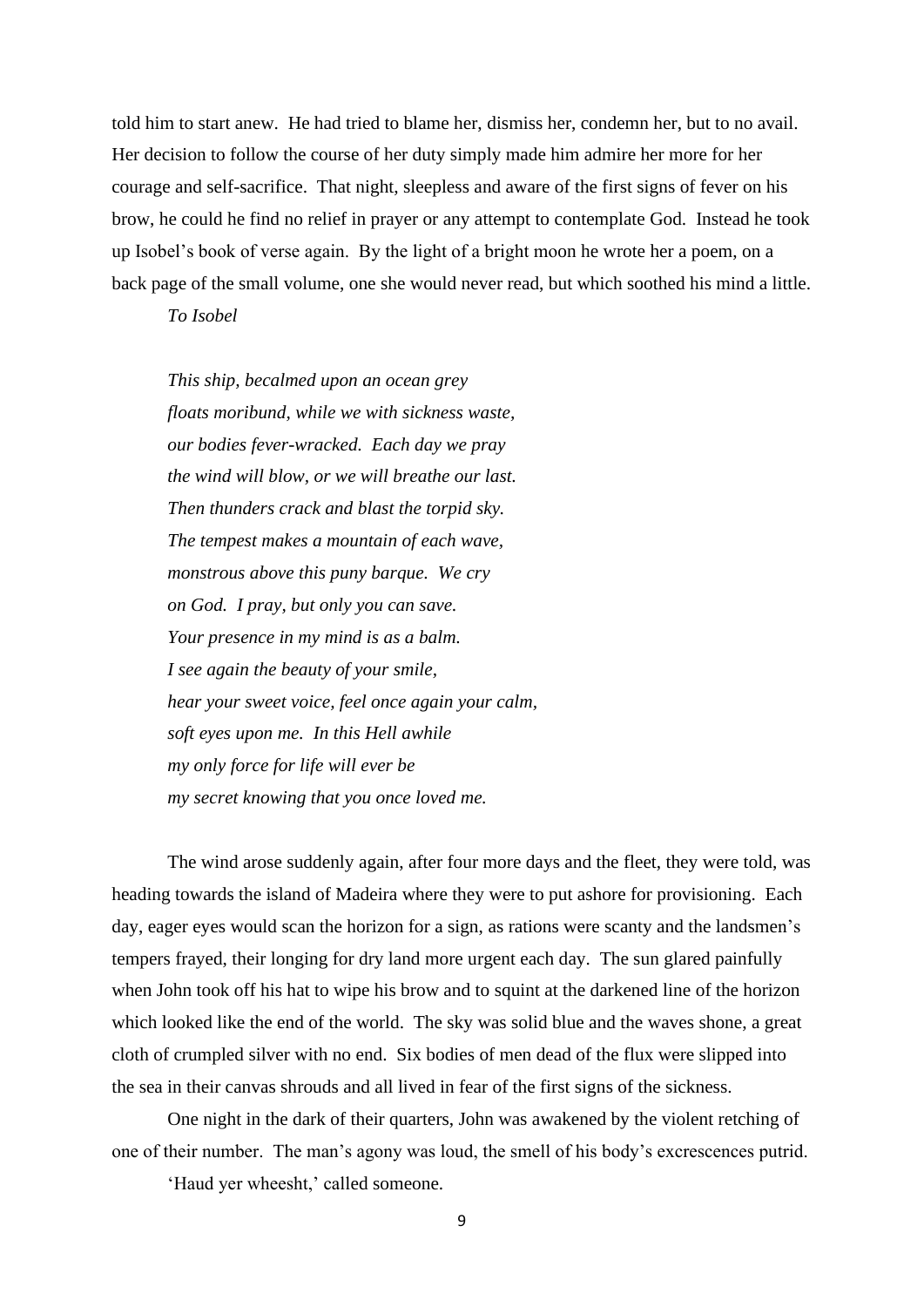But the man still raved, beseeching God's aid, then cursing His name, again and again. In the gloom of the lower deck John could only see shadows, lit by slits of moonlight through the hatch. He rose from his bunk, groping his way towards the source of the cries.

'God save me. Have pity,' cried the sick man, as John crept across the boards, feeling the roll of the ship beneath him. Calum Colquhoun lay close by and sat up at John's approach.

'Come, let's take him up on deck, for the air may relieve him,' said John out of no conviction of the efficacy of his suggestion, but thinking that something must be done to prevent the man dying with the curses of others upon him. Together John and Calum heaved up the sick man from his bunk and with difficulty hauled him towards the stairway.

'Have courage, man,' said John to him, 'Can you stand?'

The stricken man moaned but seemed to find some strength in his legs, the effort distracting him from his pain. A square of moonlit blue marked the open hatch at the top of the stairway and John saw the stars as bright specks in that small portion of sky. Some moments later, John and Calum pulled the man on to the main deck where the cool breeze offered some comfort, like a gentle stroking of a hand against the face. The ship moved only with a slight swell and the sails hung limply.

'Get ye below,' shouted a sailor as soon as they had emerged. Two lanterns glowed, dangling high on the poop deck and John saw the figure of a man moving towards them.

'Have pity in the name of God,' said John. 'This man needs air.'

'He's no need o' air,' growled the mariner standing over the prone man who lay quietly now. 'He'll be deid by the morning, if he's no already. Can ye no see he's got the bloody flux?'

'Let him lie for a while, to breathe the air,' said John fixing the man with a steady gaze, 'for pity's sake.'

The sailor hesitated for a moment. 'Aye, as ye wish,' he grumbled, retreating. John knelt down by the sick man who opened his eyes slowly.

'Pray for me, Meenister,' he said in a dry whisper.

'Though I'm no man of the church, I'll gladly pray with you,' John replied, seeing the blank death in his eyes.

'Will the Lord forgive me a' the sins I've done?' he said, grabbing at John's sleeve.

'My friend,' said John, 'we cannot know God's will. 'Tis beyond us, but if we repent and pray for forgiveness, I believe there is hope of salvation for every man.'

John heard Calum snort with suppressed laughter.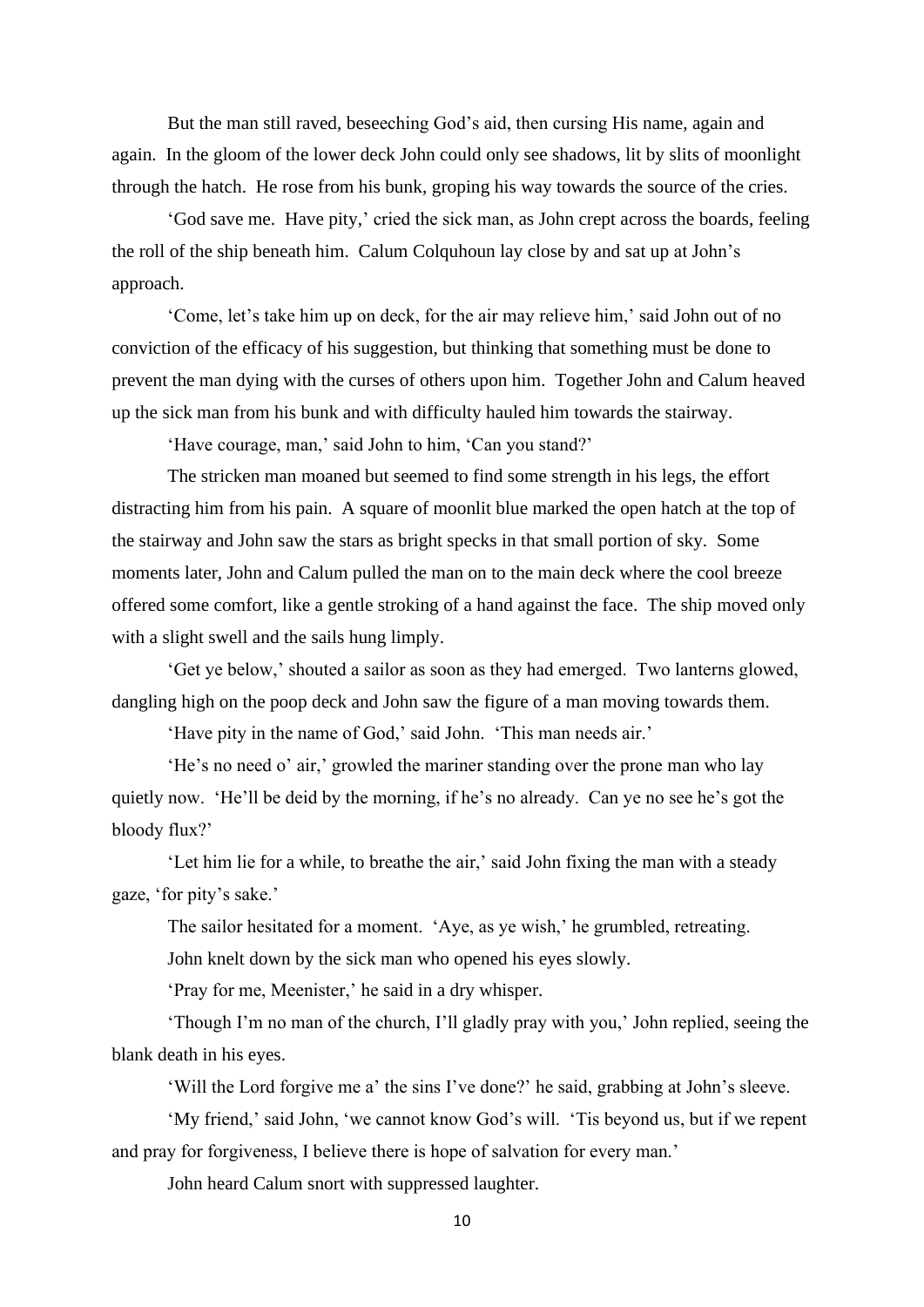'Hah! 'Tis a wonder to hear such falsehoods freely spoken,' he muttered. 'To hear such talk of God and salvation, here.'

John turned to Calum, shocked at his comment in the hearing of the stricken man. 'Master Colquhoun, will you temper your opinions, please. '

Calum Colquhoun looked a little abashed. 'Aye pardon me, Meenister ,' and he lowered his voice. 'I forget myself and that ye are such a one as would put your faith in God. But how can ye peddle such stuff? There is no God and he that lies there about to die has no soul to save.'

'It pains me to hear such thoughts spoken aloud,' whispered John, turning to face his companion as though to bar his thoughts from reaching the dying man. 'When a man lies sick, knowing only the fear and uncertainty of his fate, may he not gain strength from his faith?' But as he spoke these words, they seemed weightless, without substance or conviction, no more efficacious than an ointment of butter to bring momentary comfort to a burning skin.

'Aye, Meenister,' said Colquhoun. 'Ye mustnae mind me, for if there's a God then surely I'm one of his damned.'

John knelt down by the dying man, still aware of the unsettling presence of Calum Colquhoun who had moved over to the rail and now stood looking out at the black expanse of the sea.

'God is our refuge and strength, a very present help in trouble.' He felt his mouth shape the words, heard his voice intoning the prayer, hoping that it might ease the man's last hours, even though it failed to fill the void in his own soul. 'Therefore will not we fear, though the earth be removed and though the mountains be carried into the midst of the sea: though the waters thereof roar and be troubled…'

John's words, though quietly spoken against the creak and groan of the ship's timbers, drifted through the shadows cast by the light of the lanterns and seemed to rise far above to the speckled blue sky. The moon disappeared for a moment behind a wisp of cloud and the ship's bell sounded the watch.

The sky was lightening by the time John noticed that the man was dead, seeing his waxy face and gaping mouth close to him where he lay on the deck. Calum had gone, but the ship's mate was standing over them.

'Awa' wi' ye, Meenister. Nae time for funerals here, for the likes o' him,' he said, nodding to two sailors who had approached them. 'Pray if ye've a mind tae. Pray that ye'll no end like him, as food for the fishes yersel.'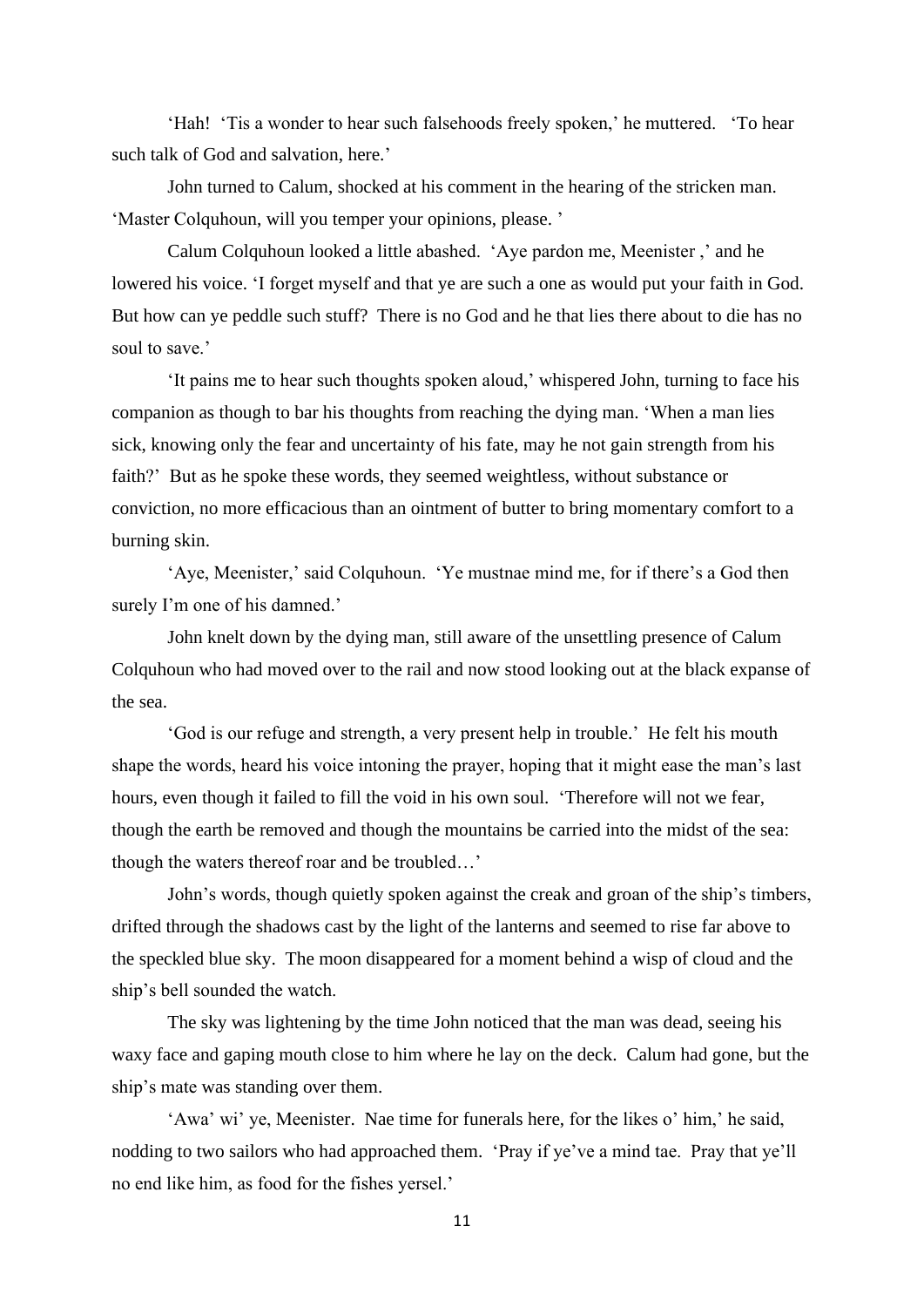John saw the hard faces of the sailors as they hoisted the body from the dark patch of the poor man's filth on the boards. Taking a few steps sideways, they swung him in the air and tossed him over the side. The rags of his clothes fluttered for a moment before he disappeared from view. John heard the splash far below, a small distant sound. Here it seemed they were afloat on a godless sea and he recalled Calum Colquhoun's bitter words. 'There is no God. He has no soul to save.'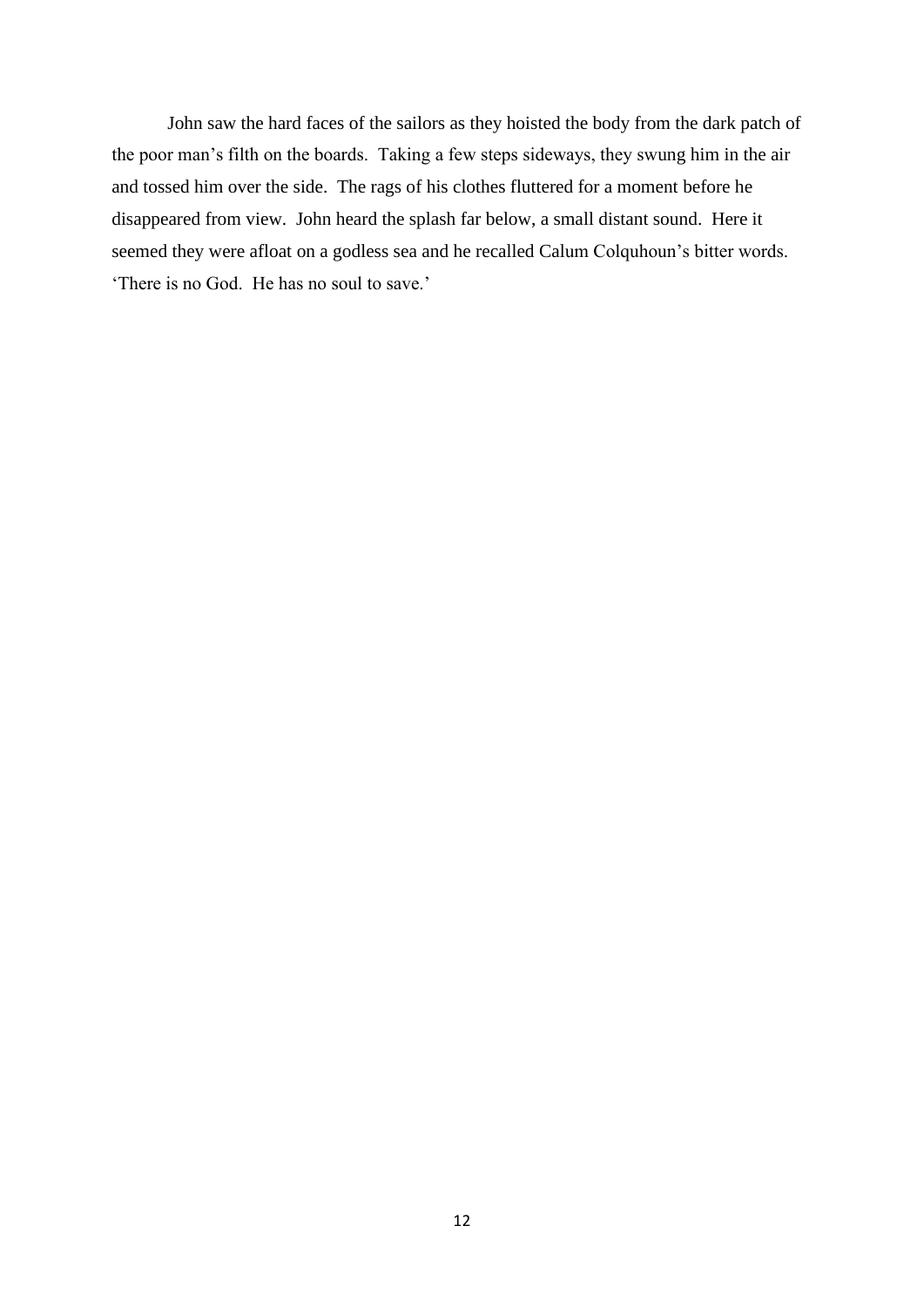Chapter 23

## Cambridge September 1697

'My lovely wench,' said Nicolas Payne. Isobel felt his hand brush her cheek. He grasped her by the shoulders and turned her from the bench where she worked, to face him. The candle guttered in the moving air he created, as the evening darkness drew in. The workshop was silent, save for the sound of his breathing. Isobel held her own breath tight. She did not wish to meet his eye, but knew that her reluctance might enrage him. So she endeavoured to smile at him, to satisfy him for the moment. He admired and desired her. Should she not feel flattered? But she saw only his grin of self gratification, the look of one who finds his wishes granted, his commands obeyed.

'I long to be joined to you, my sweet girl,' he whispered. 'When can it be? You tease me with this delay.'

'Master Payne,' said Isobel, twisting round again to face the bench where she was completing a paste-down with marbled paper. 'I think it is too soon. Your poor wife is but a month dead.'

'No, it is a full five weeks since she passed, God rest her soul. We have had our time of mourning. And Isobel, she was not a wife to me, not in the way a wife should be, not for many years. She was a frail woman, a weak woman, old beyond her years.'

He was standing close behind her still and reached his arms around her waist, pulling her to him. She felt herself resist and tense her muscles against his hold. The bulk of his round belly pressed on her and she felt him, sharp and hard stabbing into her hips as he leaned upon her. His breath was heavy on her neck. Isobel felt the suffocation of him, like a thick smothering cloak which excluded all air and threatened to choke her. She writhed and wriggled herself from his grasp, pushing back against his weight. In the process she knocked the book from the bench, causing its leaves to splay out and the boards to tear free as it fell wrecked upon the floor. She broke away from him and ran to the other side of the workshop.

'Take care,' he said, his eyes following her, his lips tightening. 'That is my property which you destroy. I would remind you too of our bargain, my dear. You cannot go back on your word. We have made a deal and sealed it, with the approval of your father.' The small eyes in his fleshy face were still trained upon her. 'Your modesty becomes you my lovely girl, but it grows tiresome. You will drive me mad.'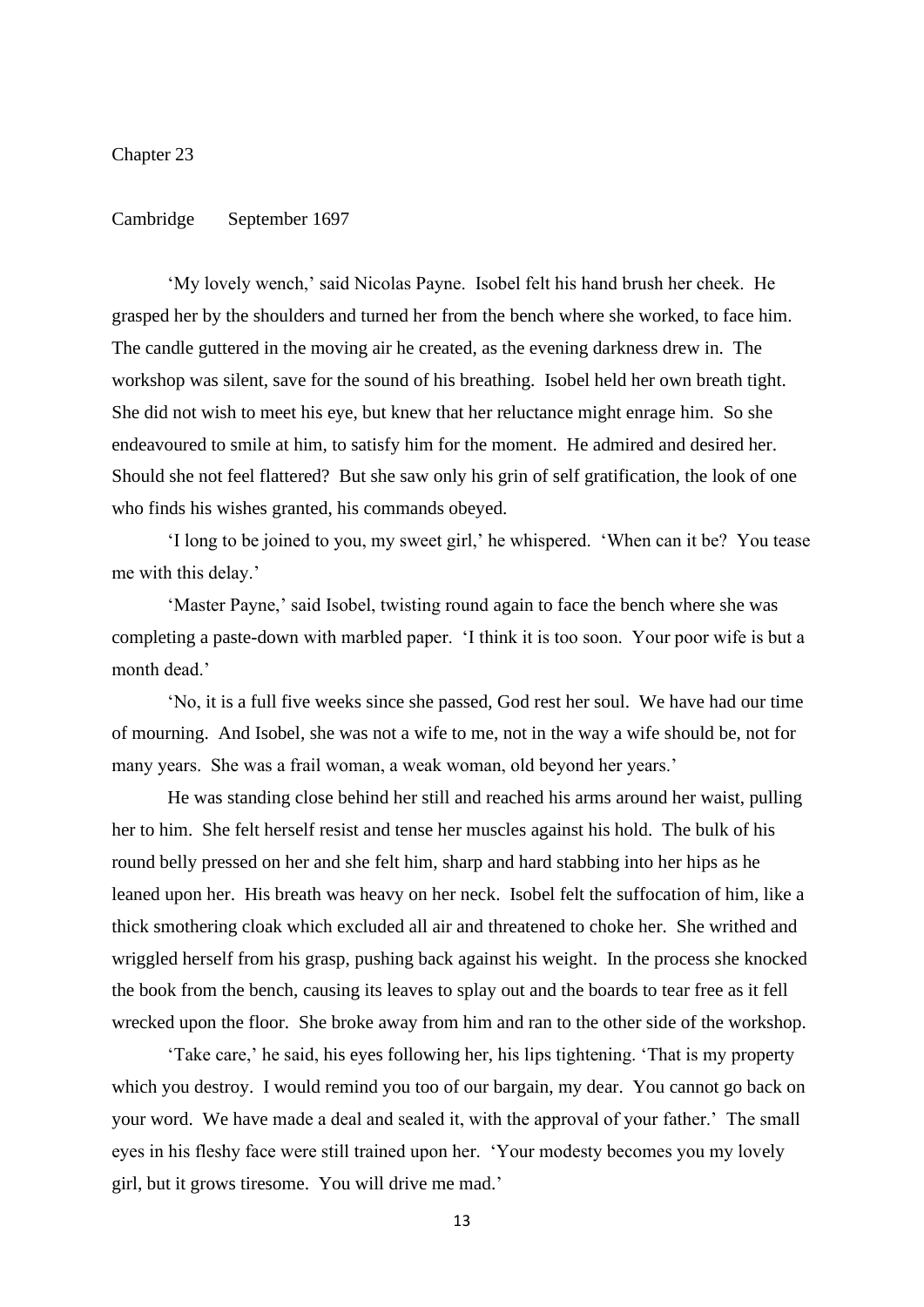He knew, this man, how to wring compliance from her and Isobel hated him for it. For him she had rejected the man she loved, so deeply and tenderly, and who valued and honoured her. Her misery and resentment at this fact burned inside her, sometimes threatening to overwhelm her better sense and drive her to foolish, desperate refusals of his attentions. But a sudden remembrance of her duty blunted the force of these feelings. What point in rebelling against this course to which she was now foresworn?

'Master Payne, Nicolas,' she said, approaching him, 'please forgive me. I am an innocent and a little fearful when I think of matrimony. Please give me but a little more time. I am willing, believe me. I will become your wife, as is your wish.'

She came to him and made herself touch the fabric of his sleeve though she could not bear to reach to his flesh beneath. He grabbed her in his arms and clamped his mouth over hers, his tongue probing deeply inside, his body tight against her chest. She did not resist and tried instead to loosen her body to numbness, knowing that this and worse she must learn to endure and to which she would, no doubt over time, become accustomed.

She thought he seemed satisfied for the moment when he paused to take a breath, but he fingered her neck and plunged his hand into the bodice of her gown, fingers pressing and crawling over her breast. She felt the bile rise to her throat and pulled away again.

'Nicolas, we must wait until we are man and wife in the eyes of God.'

'Yes, of course,' he said, his full lips moist and glistening. 'You Scotch are full of such pieties, I forget. I will set the date then for next week. What do you say to that? In less than seven days God will have blessed our union.'

'As you wish,' she said, not daring to look him in the face. She returned to her bench and bent to retrieve the fallen book, which still lay broken on the floor.

'Leave it,' he said, his voice touched with weary irritation. 'You may deal with it tomorrow.'

Isobel reached for her shawl and bowing her head to her master, who made no move to come to her again, bid him goodnight and left the shop. She felt the rush of the evening air cool her flushed cheeks. She breathed in deeply, to calm herself and walked briskly and gratefully away from the workshop. From far away came the distant voices of revellers, but otherwise the night and the streets were quiet.

These solitary streets gave her the chance to indulge her miserable thoughts, to weep in the darkness without witness, to clear her head and strengthen her resolve, before returning home to face her parents. She was locked into this bargain from which there was no escape. She had made the decision and must live by it and endure it. When Nicolas Payne had first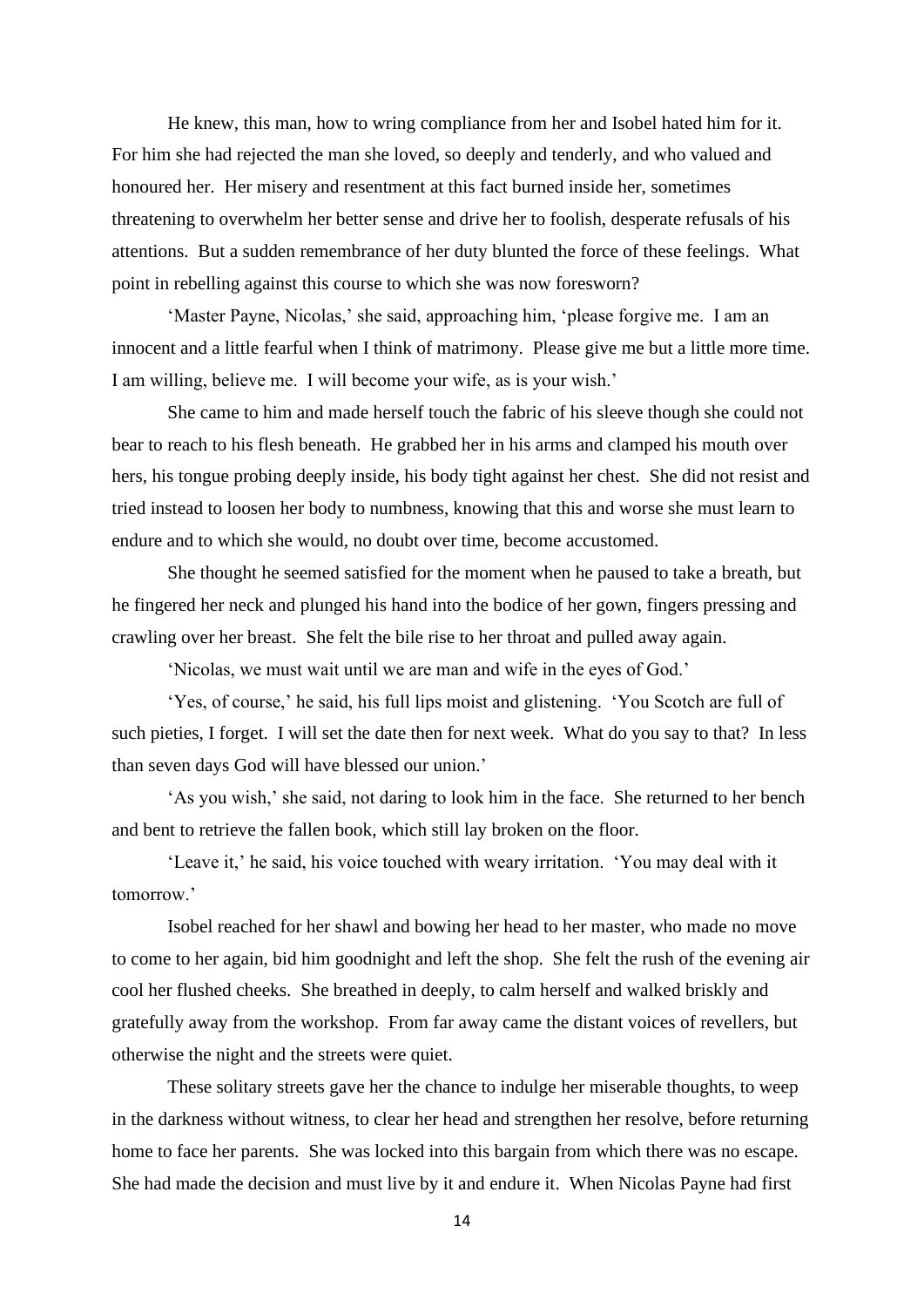made a proposal of marriage, she had recoiled at the thought. There was only one man she could think of as a husband. The idea of Nicolas Payne knowing her as a wife was truly repugnant to her. But when her father had been so afflicted, her employer's proposal, which seemed sincerely meant, was not one which her duty could allow her to ignore. Nicolas Payne promised security and comfort to her and her parents. It was a generous offer, provision well beyond any means she could ever command on her own. She had even contemplated that she might grow to respect, perhaps even to love Nicolas Payne for his magnanimity. This was before he had issued his final threat which pinned her as surely as an arrow which pierces a bird of the air.

What an innocent fool she had been to imagine that she and John could have a life together, so far apart and so blighted by hardships at every turn. Their love was a vain and fanciful dream against the hard truths of daily life, the need to survive, so she had cast him off in favour of another. This was agony enough, but to discover the true nature of Nicolas Payne made it ten times worse. How little she knew of the world and of men like Nicolas Payne, she thought bitterly now. He was a man who measured his honour in terms of power to command others to his will, not through his moral behaviour. She was indebted to him, employed by him and was now bound to him, though with every part of her body she recoiled from this truth. Now that he had secured her, there was little need for him to cover his vile nature.

She remembered with anguish the moment when she knew that there could be no retreat, only submission, when she had still thought that there was a chance of freedom, of refusal. One evening, shortly after Nicolas Payne had made his first proposal to her, when all of the others had left the workshop, Isobel remained, to complete her tasks for the day. She had waited to take a book out of the lying press, for Nicolas Payne drove them all hard to meet his demands and commissions were already behind. It seemed that he had not noticed that she still worked on there alone, or perhaps he had. Isobel became aware of noises in his office, grunting and groaning, and saw a girl slip out, the limp young servant who came to clean the workshop once a week. She was tying the lacing of her gown as she left. Nicolas Payne emerged shortly afterwards and noticing Isobel at her bench, looked at her for a moment with an expression of mild amusement and no hint of embarrassment at all.

'My dear,' he said. 'You are toiling here all on your own. Come, finish your labours. Let us talk together for a moment.'

Isobel was at first too shocked to respond, wishing herself anywhere else in the world but here with this man.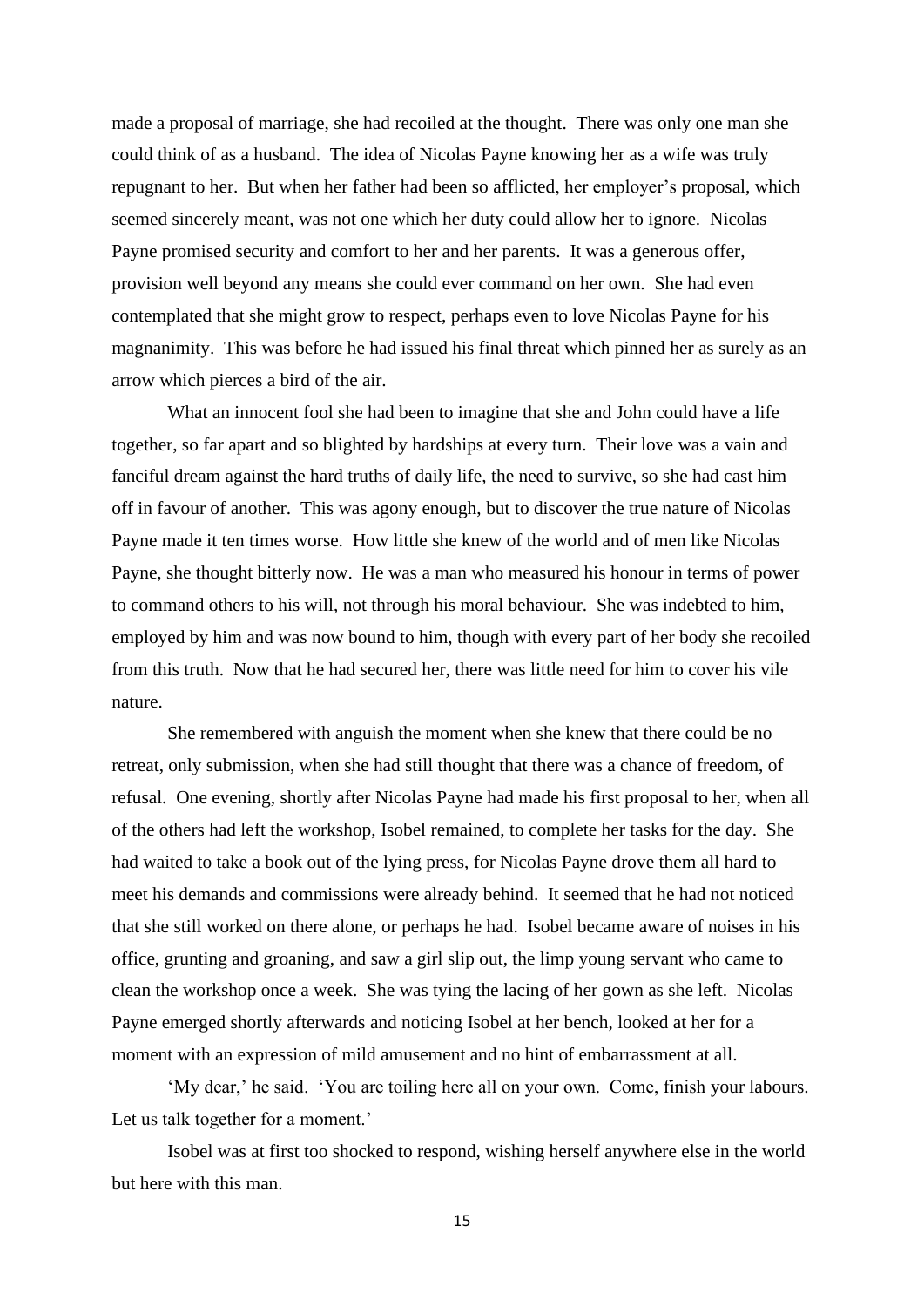'My dear, have you considered my proposal?'

'Master Payne' she said, her courage fuelled by anger, 'I cannot marry a man who treats a woman no better than a brute beast and who fornicates and sins without guilt or conscience.'

'Oh what piety! It makes my heart bleed,' said Nicolas Payne, taking a step towards Isobel. She retreated from him knocking into a stool which lay unseen behind her. 'The girl is a simple whore who is well rewarded. I told you my poor dear wife was not able−.'

'Master Payne, I have not promised to marry you,' she said finding her resolute voice return. 'I will leave your employ as soon as you will release me. I thank you for your attentions, but I must refuse them.'

'You lovely little fool, he said, stepping nearer again. 'You cannot simply quit this place and spurn my offer. You are beholden to me. Do you think another bookbinder will employ you, if I as Master of the Guild forbid it? What will you do then? Your cripple of a father and your mother will end their days in the workhouse and you too, poor innocent. What pride you have in thinking that you could refuse my offer when all I promise you is love. Come, be kind to one who adores you, Isobel.'

In his grinning face and his stout confident figure Isobel saw her defeat, her disgrace but her only means of survival.

'It is not honourable, Master Payne, to use such threats,' said Isobel, feeling her strength leaking from her, hearing her voice weakened and expressionless.

'I repent me of my sins,' said Nicolas Payne. 'When we are man and wife I will not have need to stray, my dear. Your purity will keep me from dalliance. I give you my word.'

Isobel would show no tears outwardly to this man. She would be hard, though inside her heart was steeped in sorrow. She would submit with her body but her heart and her mind would remain her own. That night, in her last letter to John she told him only of her duty. The rest was an agony to her which he should never know. She had to set him free of her, to seek his own course in life. She only prayed that he would find a happier one than that to which she was condemned. Now at last, she would have to forget him. She would blot out the memories until they faded forever.

She had hidden the truth from her father and mother as she told them of Nicolas Payne's proposal and her acceptance. There was much to admire and respect in Nicolas Payne, for wasn't he a fine bookbinder with a high reputation? He had also been her protector and friend. Did her mother hear the shake of her voice or the quiver of her lip that she struggled so hard to control? Her parents were concerned at first and questioned her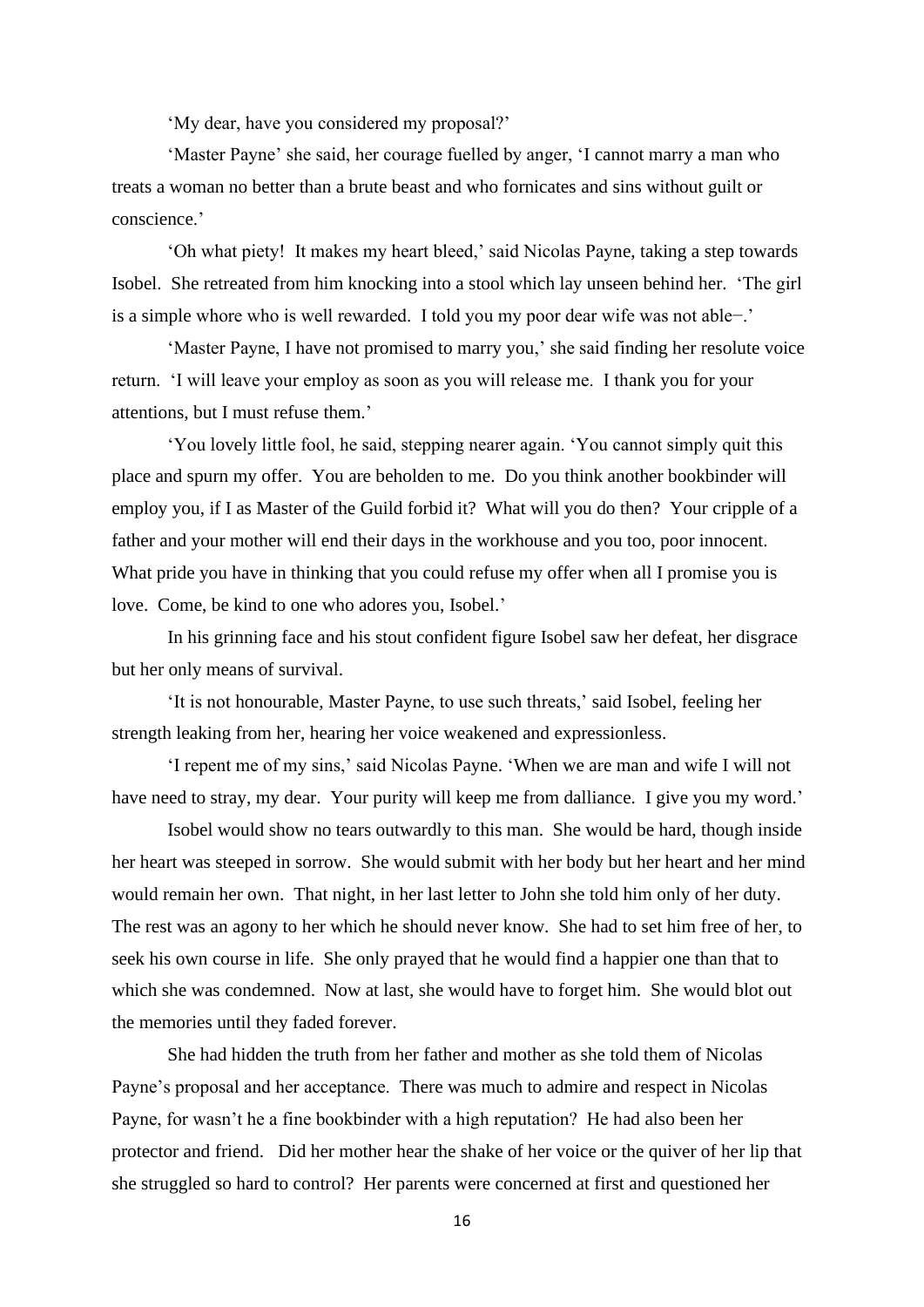closely, pressed her about the certainty of her decision, but she held firm and laid their doubts to rest, protesting her wish for this union. She was hardening her core of innocence to a diamond, hard and unfeeling but strong. Perhaps her heart too would become impervious, for this was the surest way to protect herself from regret and longing. In her duty as a wife, she had resolved to suppress her revulsion for her husband and enjoy if she could the comfort that their circumstances would afford. And by these means her parents would be well provided for.

As she walked through the dark streets, Isobel strove to prepare her mind. By next week she would be joined to this man, would have to lie with him. Absorbed in her thoughts, her senses shut against anything beyond, she was surprised at the sudden sound of someone's footsteps close behind her. She looked around and saw to her surprise and alarm that it was Francis Payne her master's son, who must have been following her for some time. She saw the light silk stuff of his coat and the glint of his belt buckle in the evening light.

'Wait, Mistress Isobel,' he called after her, 'I wish to speak to you.' She said nothing in reply but paused, wondering what he could possibly want of her. She thought of trying to take flight, on the pretext of an emergency at home, but he caught up with her too quickly and before she knew it, had taken hold of her arm.

'What would you say to me?' Isobel said, attempting to hide her fear with a note of annoyance.

'Why, Isobel, what's wrong?' he replied, tightening his grip on her arm. 'Aren't you soon to be my step-mother? We must be friends, you and I.'

'And if I am to be your step mother,' she replied, 'I will command more respect from you than you show me now. Why do you creep up on me in the dark?' She pulled her arm free of his grasp.

He laughed. 'Yes, it's true you've a mind of your own, Isobel, though not for much longer, I think.'

To her horror, he grasped her suddenly by the back of the neck and pulled her to him again. Isobel saw his plump cheeks blown into a grin, her face near to his. She tried to pull away from him, pushing hard at his chest with one of her hands, as only a short while ago she had struggled to free herself from the hold of his father.

'Let go of me,' she cried. 'Your father will know of this. He will know how you use me in this shameful way. How dare you.' She wriggled free from his grasp and stepped back from him, glaring with impotence at his persistent grin.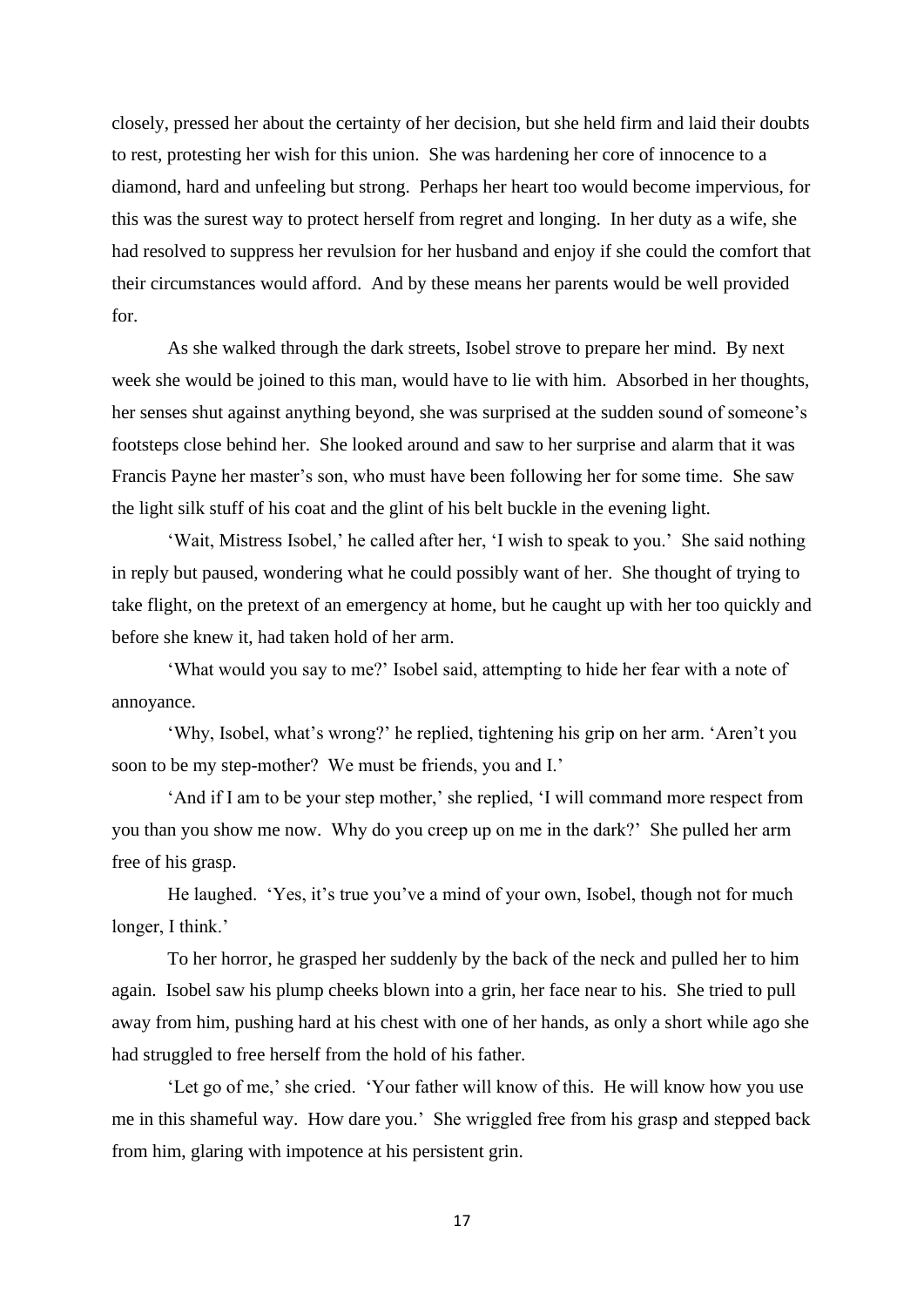He did not move to come after her, but instead let out a loud chuckling laugh. 'Tell my father, indeed. Why he has always given me a share of his women. Why should he not be as generous with you?'

She turned and ran from him down Trinity Street, hoping that on this main thoroughfare she might find someone to come to her aid. In her haste, she twisted her ankle against a stone but hobbled on, not daring to stop or look back. She saw an approaching horseman ambling slowly along, the sound of hooves ringing out in the night and she thought briefly of calling out to him for aid. But a glance back along the deserted roadway showed her that she was not followed.

Feeling safer at last, Isobel slowed her pace. Her body was damp with sweat and she felt the rapid pounding of her heart, though it calmed a little as she drew near to home. Now another anxiety broke upon her consciousness. How could she conceal her state from her parents? She stopped dead for a moment, a hundred paces from their lodgings. With the end of her shawl, Isobel wiped her face and tried to take command of herself before approaching the dark shape of the house. At the foot of the steps she paused once again and slowly breathed in the cool air, murmuring a prayer for strength, rehearsing again her resolve to be strong.

Her father and mother were sitting side by side in the dim kitchen, the glimmer from one candle shedding the only light. Her father's eyes were closed as he dozed and her mother peered at her sewing, holding one small hem of it near the candle flame. Jean Fletcher looked up as Isobel came in and immediately set aside her work. Her father awakened and greeted her with his twisted smile.

'Isobel, my dear lassie, and so late home. It's good to see you at last.'

'Come, let me get you some supper,' said her mother, going to the table and taking up a small cloth-wrapped parcel of cheese which lay beside half a loaf of bread.

Isobel's throat tightened to a knot and she could not speak. Her body felt rigid, paralysed but she managed to take off her shawl. Her mother looked up, seemed to suspend her actions, her knife poised in the air and peered at her daughter closely. 'Lassie?' she questioned, 'what ails you? You're not ill, I hope.'

The iron band of her will suddenly snapped. She could no more hold back the tears than she could have stemmed the flow from a broken barrel. She sank to the floor weeping, remembering the other times she had given way to hopelessness and despair, at Thomas's arrest and then at his hanging. Jean Fletcher came to her daughter and took her in her arms as she had done then, during those terrible times. She held Isobel for some moments and when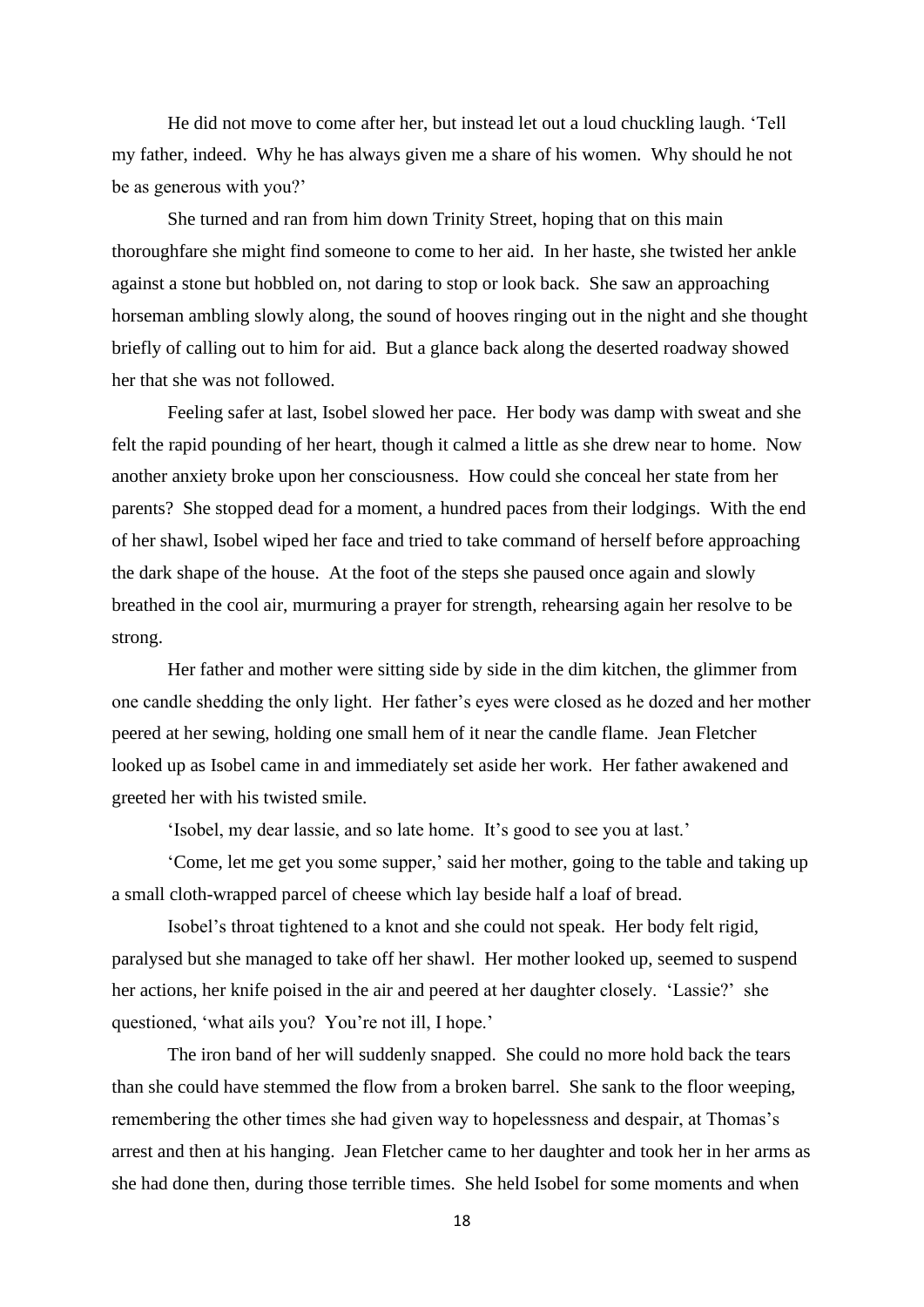her weeping had ebbed a little, they rose together and sat at the table. Isobel found her father beside her too.

He spoke to her gently, 'Speak of what troubles you, lassie? Speak, for whatever it is, we can bear it together.'

The relief of her tears and her parents' embraces brought an exhausted calm. So Isobel told them all, or nearly all, of the nature of her agreement to marry Nicolas Payne, of the bargain she had struck with him. She mentioned only a little of what had occurred that night, though she could not confess that from the moment of their first meeting with her employer, she had felt nothing but repulsion for his person. She maintained the pretence of an admiration for him, fearing more harm from too much candour. She spoke guardedly too about her encounter with his son.

Jean Fletcher took Isobel's hand and looked hard at her. 'You were going to do this, to marry this man for our sake?'

'You meant to sacrifice yourself?' said her father, sitting down heavily in a chair and covering his eyes with his hand. 'No, Isobel.'

'Father, forgive me. Don't fret. I'm foolish and weak to weep like a bairn. But I'm strong, now that I've told you. It's for the best. You know it is. It's no worse for me than for most women. I'm only shaken by that silly wee whelp of a son.' She smiled weakly. 'I'm equal to him and his cheek. I'll speak to Master Payne tomorrow about him, and insist that he's soundly checked for his insolence,' Isobel said, feeling a lump growing in her throat and her mouth drying as she spoke. She took a deep breath before continuing, attempting a lighter tone. 'All will be well. The day is set for the marriage. Many brides, so I've heard, have doubts before −'

'Lassie, lassie,' said David Fletcher, shaking his head.

But her mother leapt up from her seat and paced the floor. 'David,' she said, her voice thin and strained. 'What can we do? It's all been arranged and agreed. You agreed to it. Can we break this bargain? Isobel, can you not leave his employ, seek work elsewhere?'

Isobel breathed deeply. 'He is Master of the Guild and will not permit it anywhere in Cambridge.'

David Fletcher rose to his feet again. His face was grim and he breathed heavily.

'Isobel, you will not marry this man. I've never had much liking for him, though God knows I should have reason to be grateful to him for offering work. But my daughter will not be that creature's whore no matter what gratitude is owed to him.'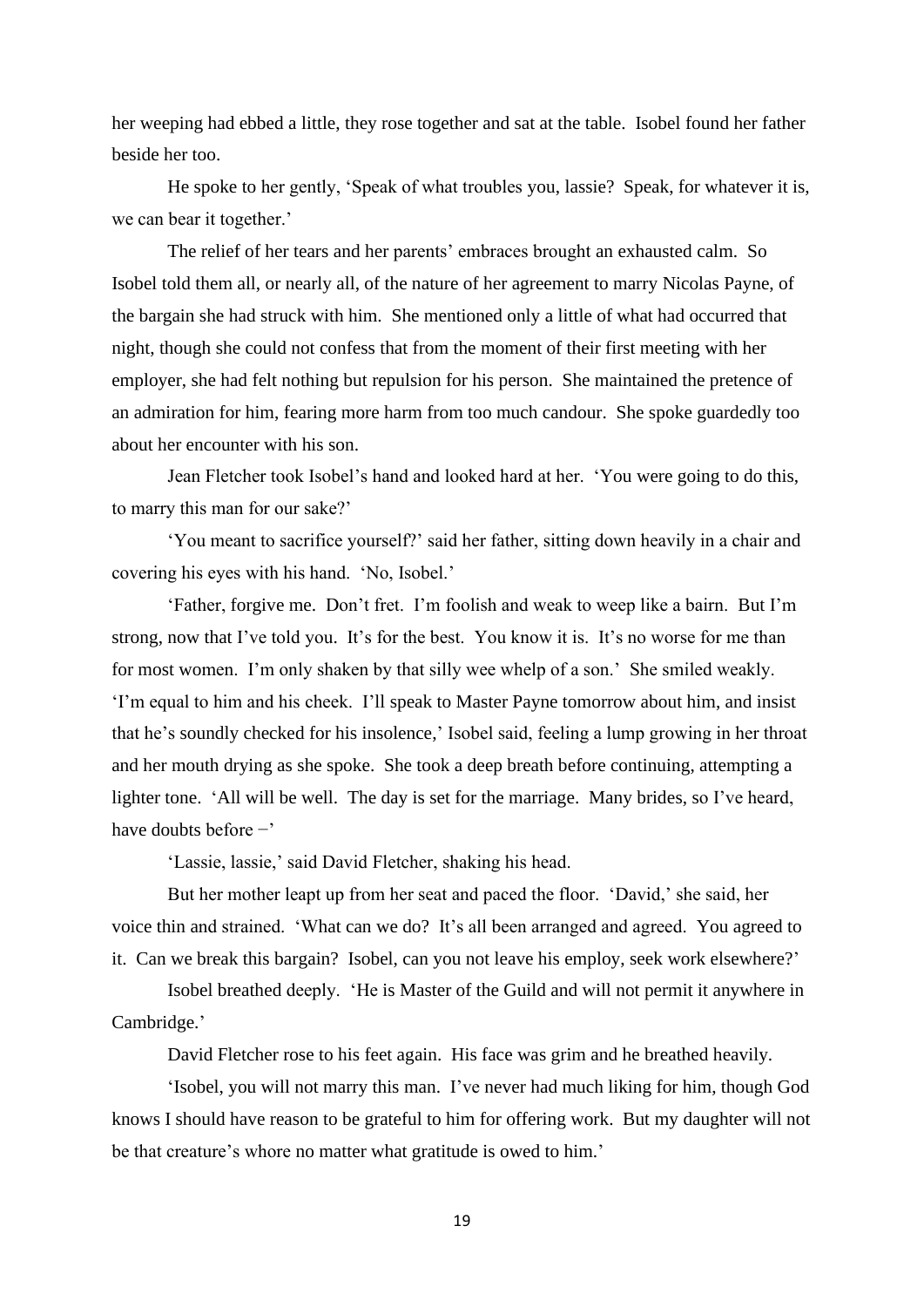'David,' said Jean Fletcher, her eyes wide with alarm, 'You'd have us beggars in the street in a foreign country? You'd have us in the poor house?'

'Aye, Jean and I'd rather fester there till the end of my days than know that I'd sold my daughter.'

'Father, please,' said Isobel, 'There's no need to break the bargain. This is only a moment of weakness. I'm strong now and I can learn to value my lot. And I'm not alone. You and mother will be there to help me, to protect me.'

'Aye, lassie, but not for ever,' said her father. 'You deserve a husband who'll love and respect you and one worthy of respect himself. A young and vigorous man.' He paused for a moment and looking at his wife, chuckled. 'Did you not find such a one yourself Jean, all those years ago?'

'Aye, David I did,' she said looking up at him, the tight frown of worry falling from her face for a moment.

'And hear this, Isobel,' the bookbinder continued, wagging his finger in mock admonition, a smile on his lips. 'You would not go against the teachings of the Kirk, for does it not condemn the evils of marrying for money and gain?'

He came to Isobel and putting his arm around her shoulder, bent to kiss her cheek then stepped over the window with a vigour that she had not seen for some time.

'Come, there is no time to waste. You know what we must do. Pack your belongings, for we're leaving this place tonight.'

'David, this is mad talk. How can we travel? You cannot walk far,' said Isobel's mother.

'You mean, now I'm not wholly myself?' he said with a touch of irritation. 'I have strength enough when the need is great, believe me wife.'

Jean Fletcher stood for a moment and seemed on the point of speaking. But instead she turned, picked up a basket from the floor and started wrapping up the remains of the bread and cheese from their supper.

'Daughter,' said David Fletcher, taking Isobel by the hand in a gentle grasp. 'You may have escaped the tyranny of a husband but not that of your father.' He smiled. 'While we've breath in our bodies we'll not endure the cruelties that others would inflict upon us.'

'But how will we live? Where will we go?' said Isobel.

'London is but fifty miles from here. We can be there in a few days on foot. Though I am slow, I still have the power of my legs.'

'But should we not wait until daylight?'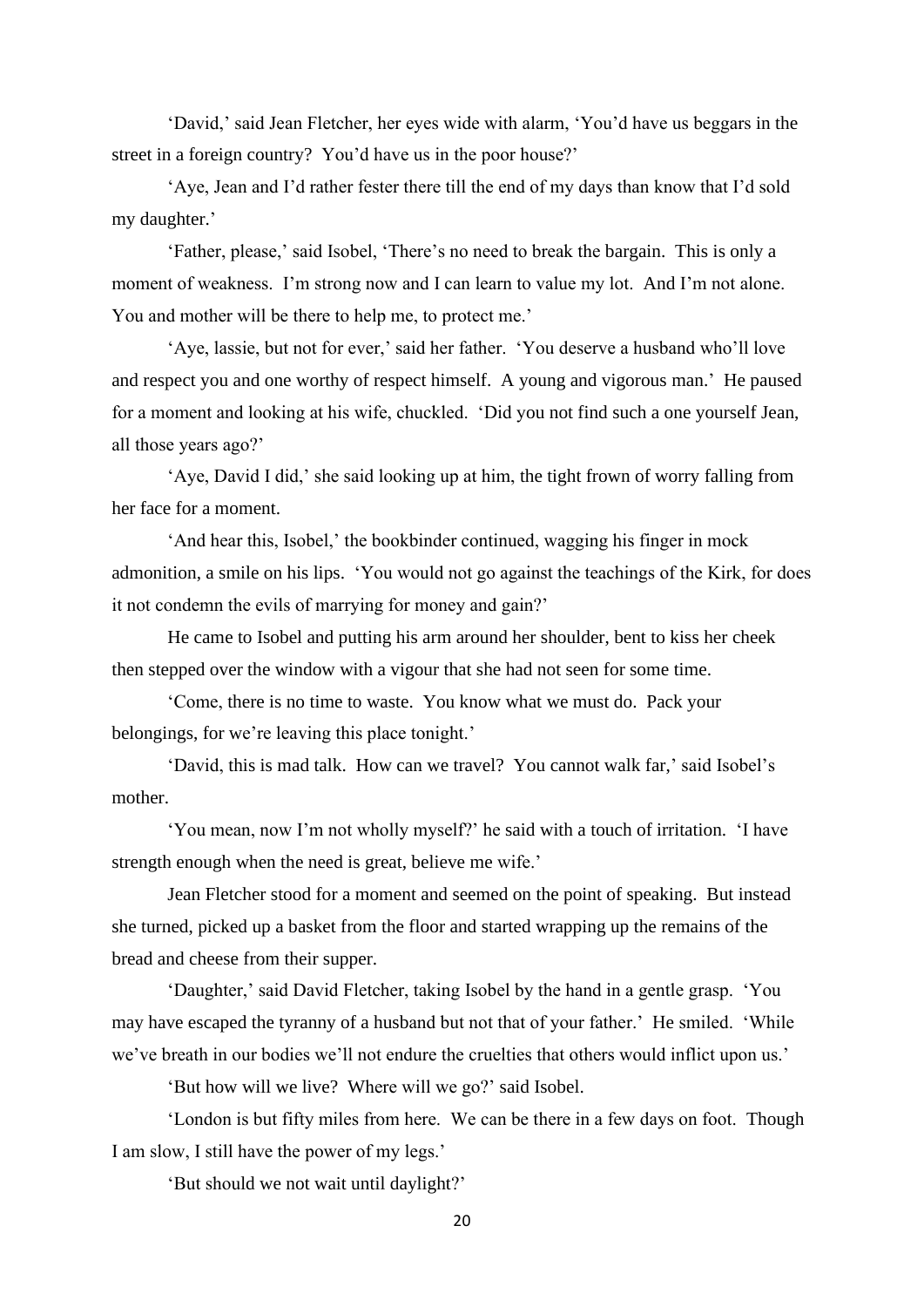'No, lassie, let's make our escape to be well gone and out of this place, before Master Payne should notice your absence. Go, collect those things you would take with you.'

Jean Fletcher busied herself, hastily picking up items of clothing, plaids and some food and drink for the journey. They left behind such belongings as they could not carry, as payment for their lodgings, with a note for their landlady and apologies, but no mention of their intended destination.

David Fletcher took up a small canvas bag which lay in the corner of the room and came to Isobel who was tying her own bundle together.

'I have some tools which can be sold, for I will have no need of them again. I meant to bequeath them to you, Isobel, for the time when you were in independent work again. But no matter, for they will make a tidy sum, I think.'

Her mother too suddenly seemed charged with the energy of their resolve. 'The weather is dry, at least. What better for vagabonds?' she said, 'and we'll not be tramps for long. There's always work in such a city as London.'

Isobel's heart was too full of love and gratitude towards them to speak more and all three fell into the silence necessary to prepare for their escape. She wondered how she would ever be able to repay her mother and father for their rash but selfless act, as they crept like thieves down the stairway from their apartments into the street below.

Thus it was, that in the middle of the night the three headed out of the city of Cambridge, on the road south towards London. The silent blackness of the night engulfed them as they walked, holding on to each other, feeling their way over the rough roadway. Once outside the city, they slept a few hours in the Gog Magog hills, beneath the trees of Wandlebury Rings and resumed their trek as soon as the sky lightened to a hazy pink.

'This is but a small adventure,' said David Fletcher, as the three took a small track through the quiet wooded glade towards the main thoroughfare to London. 'Think of all the other hardy souls who travel over vast oceans to places far more strange and foreign than this.'

At that moment Isobel agreed, feeling a sense of hope renewed and a removal of the dread and despair of the previous months. But as they came to the village of Linton and were met by the hostile stares of two women in their front yards, Isobel was filled with fear at the prospect of their vagrant life amidst strangers, to be chased away out of each parish as unwelcome and unwanted beggars perhaps. This was an uncertain and dangerous path they had taken. She watched her father limping ahead of them and felt the heavy burden, not of her meagre bundle of possessions, but of her parents' suffering.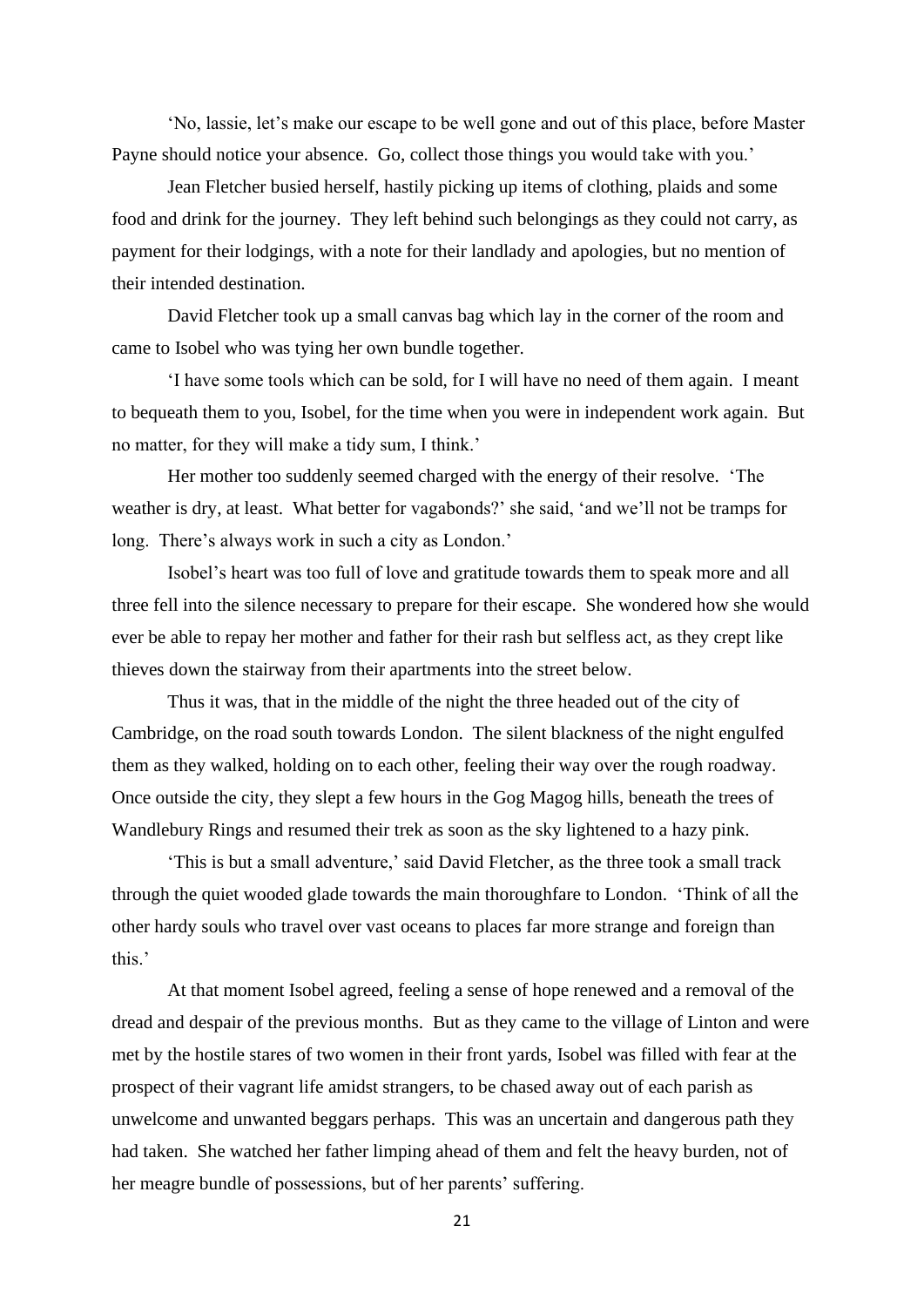## Chapter 24

## August – September – Madeira and en route to Darien

The colours were so bright they made Susan's eyeballs ache in her head, though the sight was beautiful all the same. No lady's silk gown could shine as bright as that turquoise sea, no velvet cloak as deep green as that forest. All the folks on the *Unicorn* were clamouring at the rails, drinking in the sight of the island of Madeira and how they would soon be standing on dry land. Explosions burst from the guns. It was the commander's ship sounding a salute across the bay, one of the sailors said. The soldiers pushed most of the passengers back, to allow the richer folk to go first. The Missus had ordered Susan to be with her as she could not go ashore on her own in her weakened state. Susan and a sailor lowered her down into one of the longboat rocking below at the side of the ship, to be ferried to the shore. Susan was glad to see a little more colour about her face and a bit of her old spirit returned. Poor Missus had suffered sorely with sickness all those weeks at sea.

'Don't leave my side, Susan,' she said, as Susan took a place beside her on the boat, balancing and shifting the parasol over her head. Master Paterson was already talking away at another gentleman on the boat, pointing at the shore, telling him about every tree and plant they could see from the craft. A church spire rose up from the trees and a big white mansion stood surrounded by the dark green forest which seemed to cover all the island.

Groups of island folk stood on the beach watching the boat ride over the water. Four sailors jumped out, splashing into the water to haul the boat on to the sand. Walking slowly, supporting her mistress up the pathway to the harbour wall, Susan was stunned by the sights, the tall trees like none she'd ever seen, their huge curving leaves sprouting up from their tops. All along the edge of the sea was a white stretch of sand, with distant black rocks on the coast beyond. Small houses and shacks of pink, green and white lined the main roadway. The staring folk were dark-haired and olive-skinned, bare foot and dressed in white tattered clothing. Little children, pretty, blacked-eyed creatures chattered and smiled and ran alongside them. Then some of these island men ran up with baskets of strange shells and yellow fruits, holding them out to the bemused new arrivals.

'Oh my, how bright and wonderful this place is,' said the Missus. Master Paterson had gone ahead a little further up the roadway with some of the other gentlemen, leaving them surrounded by a group of islanders gabbling at them in their foreign tongue.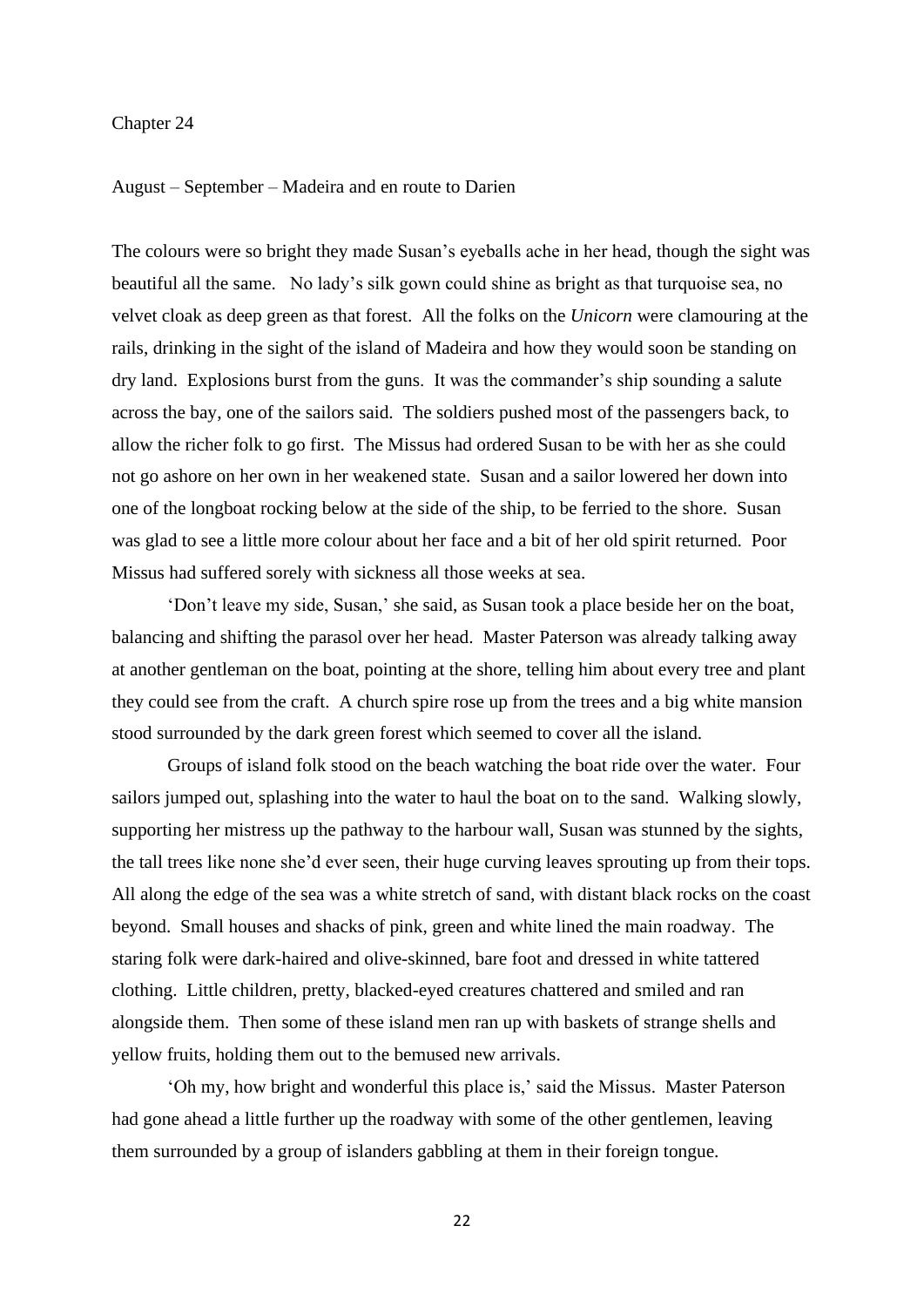'Beware o' these Portugees,' said a soldier behind them. 'They'll pick your pocket, if ye give them a chance.'

A man wearing an apron stood on the side of the road with a barrel of wine. A swarm of men from the ship ran straight to it and crowded around, clamouring to take a cup, jostling each other in their excitement to get at the grog.

'Susan, please hold my parasol over me for the sun is mighty hot,' said the Missus and in truth Susan wondered how long she'd hold out in this heat. She was just on the point of going to seek out Master Paterson about finding some shade for the Missus, when she saw a gentleman from the island greeting her master's group up ahead. He was a plump man of middle years, who wore a straw hat and, in spite of the heat, a curled wig. A moment later, Master Paterson came back, flushed with the heat and his news.

'Come, my dear,' he said, looking pleased for a change. 'This gentleman is an English merchant who owns that grand house over there. He has kindly offered us his hospitality. We may find you a shady place to rest in his garden.'

The garden of the gentleman's house was very fine, with a flat stretch of grass in front of it and servants all around, some sprinkling water on bright coloured flowers, others carrying trays of fruit. Susan and the Missus were led to sit on chairs of cane in the shade of one of the trees, where they could still view the sea and the bay in the distance. The gentlemen and officers gathered in a roofed terrace at the front of the house, their laughing and talking spilling out into the garden. There didn't seem to be a lady of the house, or at least none came to greet the Missus which cast her down for a while, but not for long.

Even in the shade it was stifling warm and Susan longed to tear off her hat and veil, but dared not, for fear of showing her mark to strangers and foreigners. But she took off her shawl and cooled the Missus's face with a fan made of great shiny leaves. A servant brought them cool drinks, pinkish and cloudy and a dish of cut fruits, with sweet, wet yellow flesh so delicious it almost pained the mouth.

'Missus,' said Susan gazing around. 'D'you reckon it'll be like this, the place where we're goin'?'

'I don't know, Susan, but let's hope so, for this is heavenly. I feel nearly like myself again, I must say.'

They sat in silence for a while, still bemused by the beauty of this alien place, hearing the distant shouts of the men enjoying their drink down by the beach, the strange screech of birds, dots of yellow and green flitting in the trees around them.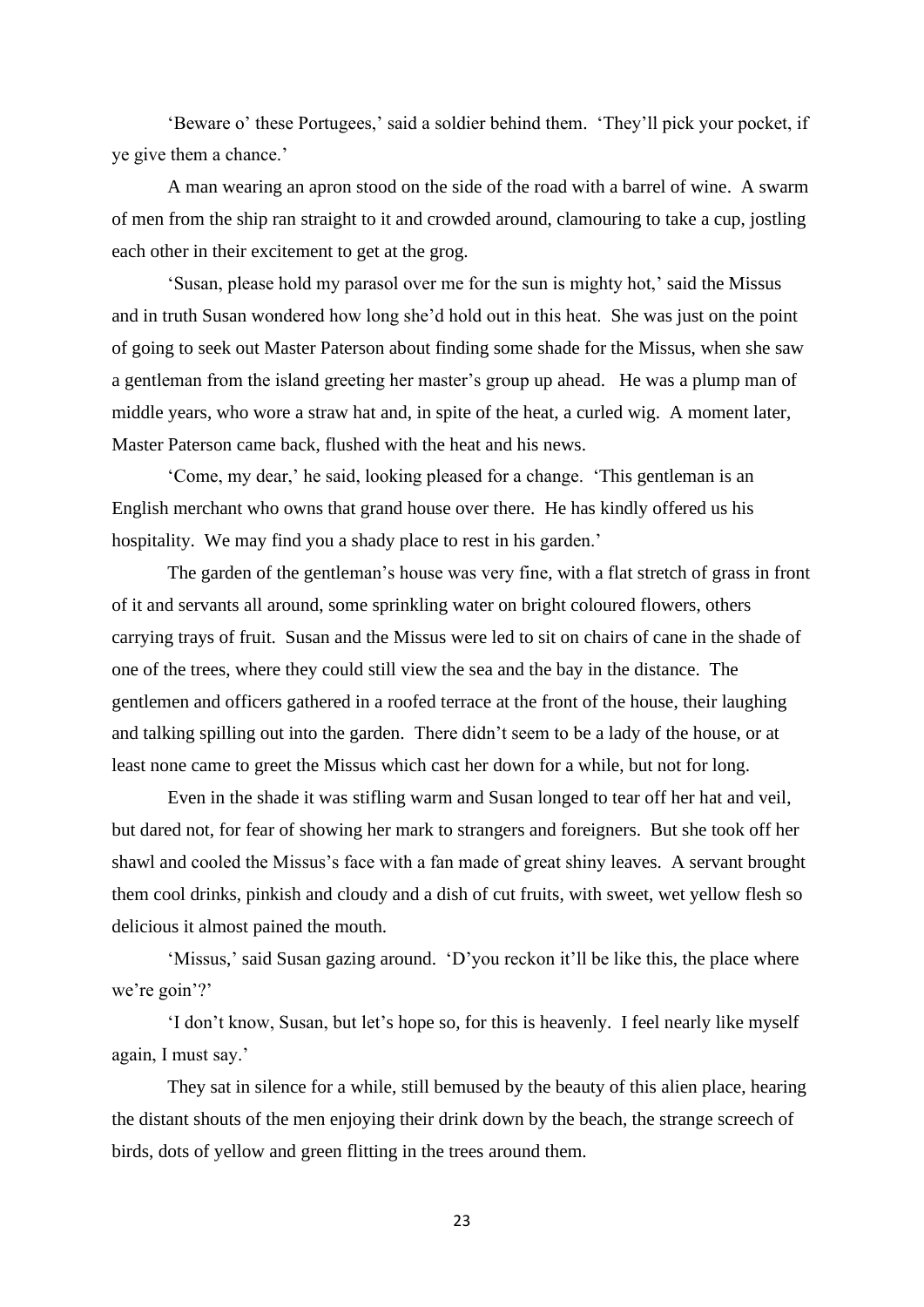'Isn't it curious,' said the Missus, her voice all sluggish and slow, 'that I can still feel the motion of the ship, though we are now on dry land? How I wish we could stay here for ever.'

Susan could only agree, as she recalled the bilge-stink and the rancid sweat of bodies crammed together on the ship, only a half a day ago. How strange and changeable this life could be, she thought. Her times of misery and loss had been mixed with spells of such bliss and joy as to make almost any suffering bearable. Her eyes started to close as the warmth and this unaccustomed rest made her drowsy, but a loud hallooing from the beach soon roused her again.

'What's that, Susan?' said Mistress Paterson. 'Go to the end of the garden and see. I hope there's no trouble afoot.'

Susan rose and walked a hundred paces or so over the grassy square of the garden and on to the dusty scrub, to gain a better view of the beach and the harbour. In the bay, the two remaining ships of their fleet, those following the *Unicorn*, now lay at anchor. Several boats, loaded down with men from these ships were approaching the shallows.

'Missus, there's others arriving,' said Susan, coming back.

'Yes, but go further down, Susan and see who they are. See if there are any more ladies or other gentlefolk of our acquaintance. I'm sorely in need of company after so much confinement in that terrible cabin.'

Susan obeyed, though her legs were heavy and her step slow. She ventured further this time, a little along the roadway which led to the harbour. Groups of their men from the ships were milling about or taking their ease, some lying on the beach, some washing themselves in the sea and others, cups of drink in hand, were making merry with their companions. The boats newly beached on the shore, spewed their passengers, soldiers in uniform, a few jumping over the side and hollering, one twirling his sword aloft. The other craft carried labouring men and she watched them step out one-by-one on to the sand until her breath nearly stopped with the shock, as the last to descend was John Wyllie.

For a moment she couldn't move, feeling only the pulsing of her heart. It couldn't be. Some devil was conjuring visions before her eyes, or she was fevered in her brain from the heat. But she would know him anywhere, dead or alive, from near or afar. He wore no coat and his shirt hung loosely, his hair was longer and tethered behind. She could not see his face clearly, but his body was thin as he walked up the beach with two others at his side, a tall fair-haired man and a smaller, older one wrapped in a plaid in spite of the heat. If only she could have run to him, fallen before him, kissed his hand and told him how she had suffered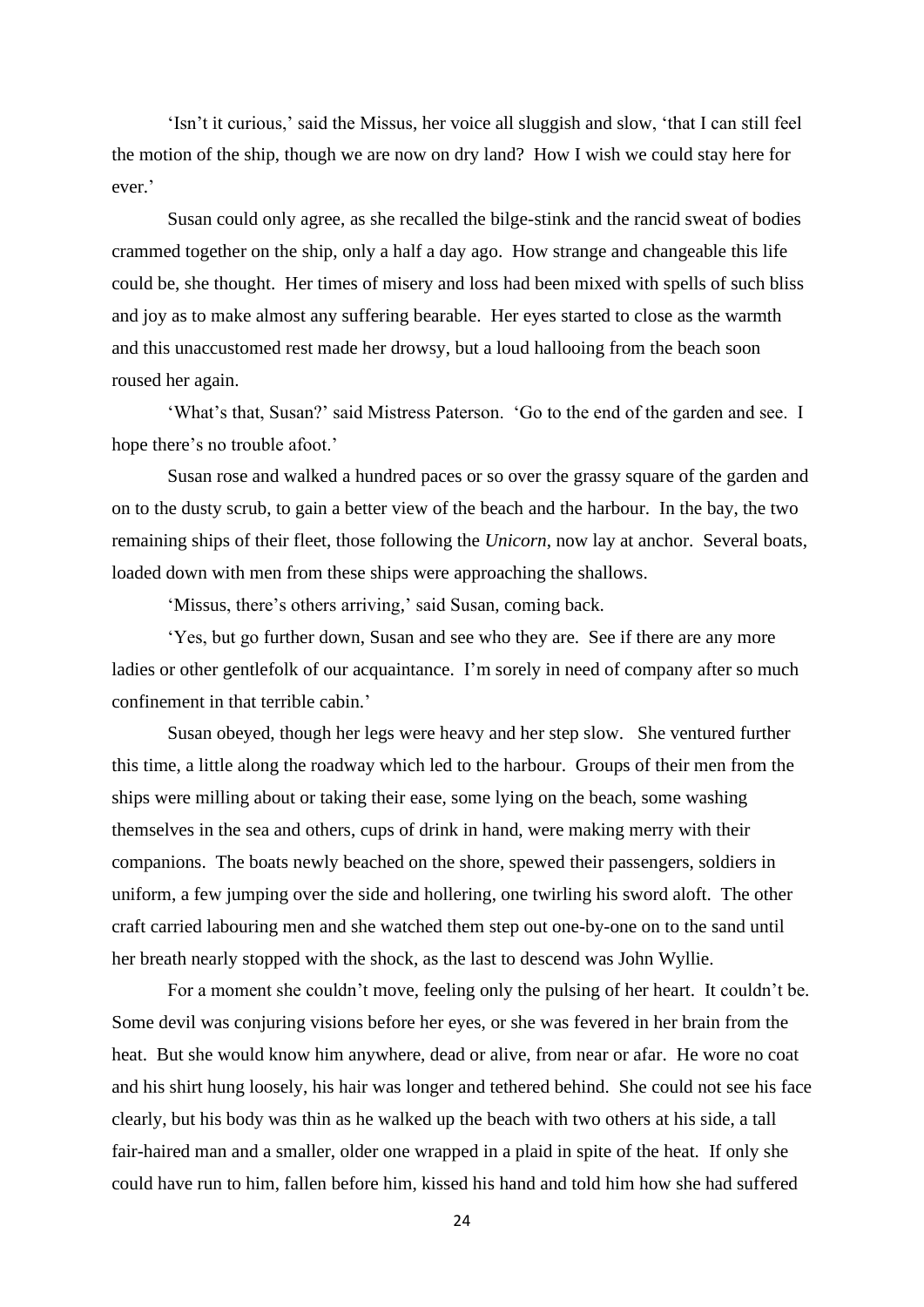that day at the terrible Kirk Session, told him how it felt that her guts had been ripped from her belly, when he was accused and she could do nothing but blabber and curse. But she could not go to him, not with others there to see, not with the Missus waiting.

'Susan?' she heard her mistress call from the distance and turning quickly she ran back into the garden.

'Well, did you see anyone?'

'No Missus,' said Susan, 'only soldiers and sailors from the other ships.'

She would not tell what she'd seen, for the moment, for still she couldn't believe it. She should tell her mistress that John Wyllie was here and that he was with them on the expedition to their new country. The Missus, she knew, had taken a fancy to John. Even when she was ailing, she had a spark about her in his company. She had spoken up for him too at the Kirk Session against those vicious slanders, just as she had removed herself and Susan to Edinburgh again to avoid her shaming on the stool of repentance. But even to the Missus Susan dared not utter what she'd witnessed aloud, not yet, for the saying might lead to hopes too wonderful and terrible to be dashed, if John were to be taken from her again. Perhaps she might tell the Missus later and beg some time to seek him and bring him to her while they were on the island.

However, as Susan knew it might, the heat took its toll on the Missus, and she was carried to the merchant's house for the week of their stay on the island. Though aching to seek out John, Susan was tied to her care of the Missus. She could only gaze out of the window, scouring the beach for a sight of him, but found none. She felt no bitterness in her heart, for she thought she had lost him forever and now like a miracle, he was here with her again or so she fondly hoped. Whatever befell, she would nurse her secret sighting of him, this moment in paradise, to savour and soothe her soul when she had most need.

Two weeks out from Madeira, Susan tried to cheer herself with dreams of what might come to pass, if they were ever to reach their new country. It was hard to hold on to hope, as more folks perished each day, taken by fever and flux. Most died in an agony of filth and pain. More than thirty poor souls, wrapped in their canvas shrouds were dropped into the ocean. It filled her with such sadness to think of those poor souls, dying so far from home, with all their hopes dead too.

Susan felt lucky, being still hale, though with a hunger that pained her, that gnawed at her guts, like rats at a bone. Their rations would hardly have fed a flea, but at least she had no time to be idle and dwell on it. The Missus needed much tending and care and had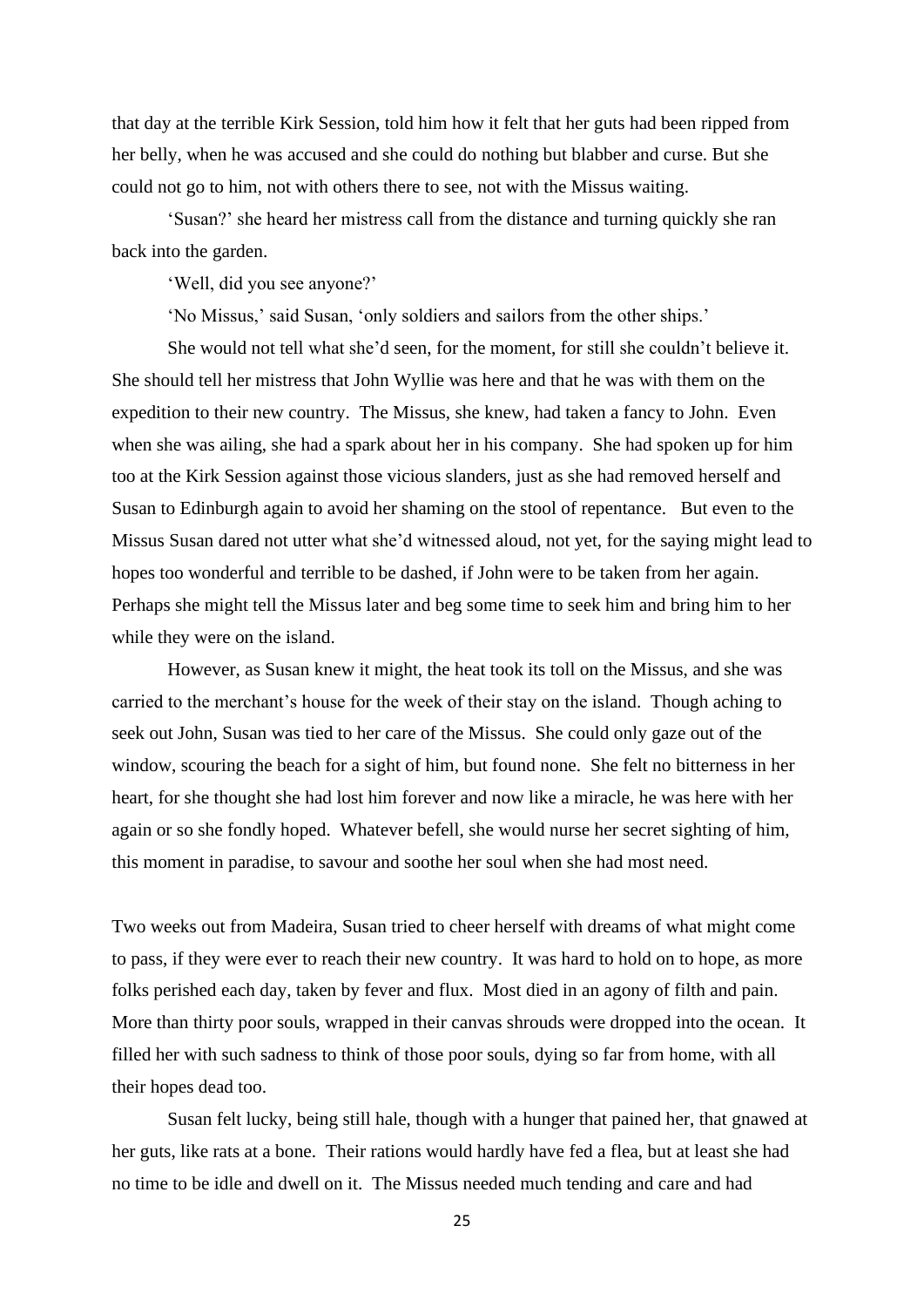scarcely been able to rise from her bed or take much sustenance, since Madeira. It was more than sea sickness that plagued her now, but a more serious distemper of the body.

Susan climbed up on to the main deck to wash the linen one bright day, as the Missus had soiled all her nightgowns again. There she met Janet a young servant girl about the same business. She was maid to an apothecary and his wife. The girl was as thin as a stick with the strength of a mouse and Susan helped her with her work when she could.

''Ere let me carry it for you, me ducks,' said Susan, seeing Janet's face twist with the effort of lifting the bucket only half full of sea water. 'Got yer linen there, 'ave ye?'

'Thank ye, Susan,' said the girl, her little arms hardly thicker than pieces of rope.

'Aye,' she said, picking up a bundle of greying shirts and shifts.

Susan lowered her own bucket over the side, then hauled it brimming to the deck. She filled Janet's up too and then set them both down in a space where they could complete the chore without too much abuse from the sailors. Even after these months at sea, Janet still shrank from the leering of the men.

Susan dunked a chemise into her bucket.

'Got any soap?' said Janet, wearily.

'Only a scrap, me dearie. 'ave a bit of this,' and she broke a wedge off her rough hard cake for the girl. 'It don't get 'em clean, sea water,' said Susan, rubbing her soap hard into a yellow stain on her mistress's chemise. 'And salt water makes you itch like the blazes too, worse than the fleas.'

'Aye,' said Janet, 'but I'd gladly share my bed wi' the lice, if I could just be at home again.' She slowly rubbed the soap against the cloth in her hand.

Susan and plunged her arms into the cold brine in her bucket. 'Won't be long now, me dearie, till we lands, I'm sure.'

'Will it be like home, Susan?' she said, her small red hands poised above the bucket.

'Well, we can make it like home, can't we. Might be better too, warm and sunny like on that lovely island. Come on now, let's get these done. If you hurry I'll wring 'em out for you. What d'you say?'

The girl fixed Susan with her hollow eyes and nodded, plunging her hands into the water.

''Ere now,' said Susan pulling out a dripping piece of linen, 'I'll choke yer dry,' and the muscles of her arms tightened as she twisted the cloth, squeezing first a stream, then a trickle then nothing, till the linen fell stiff on to the boards of the deck.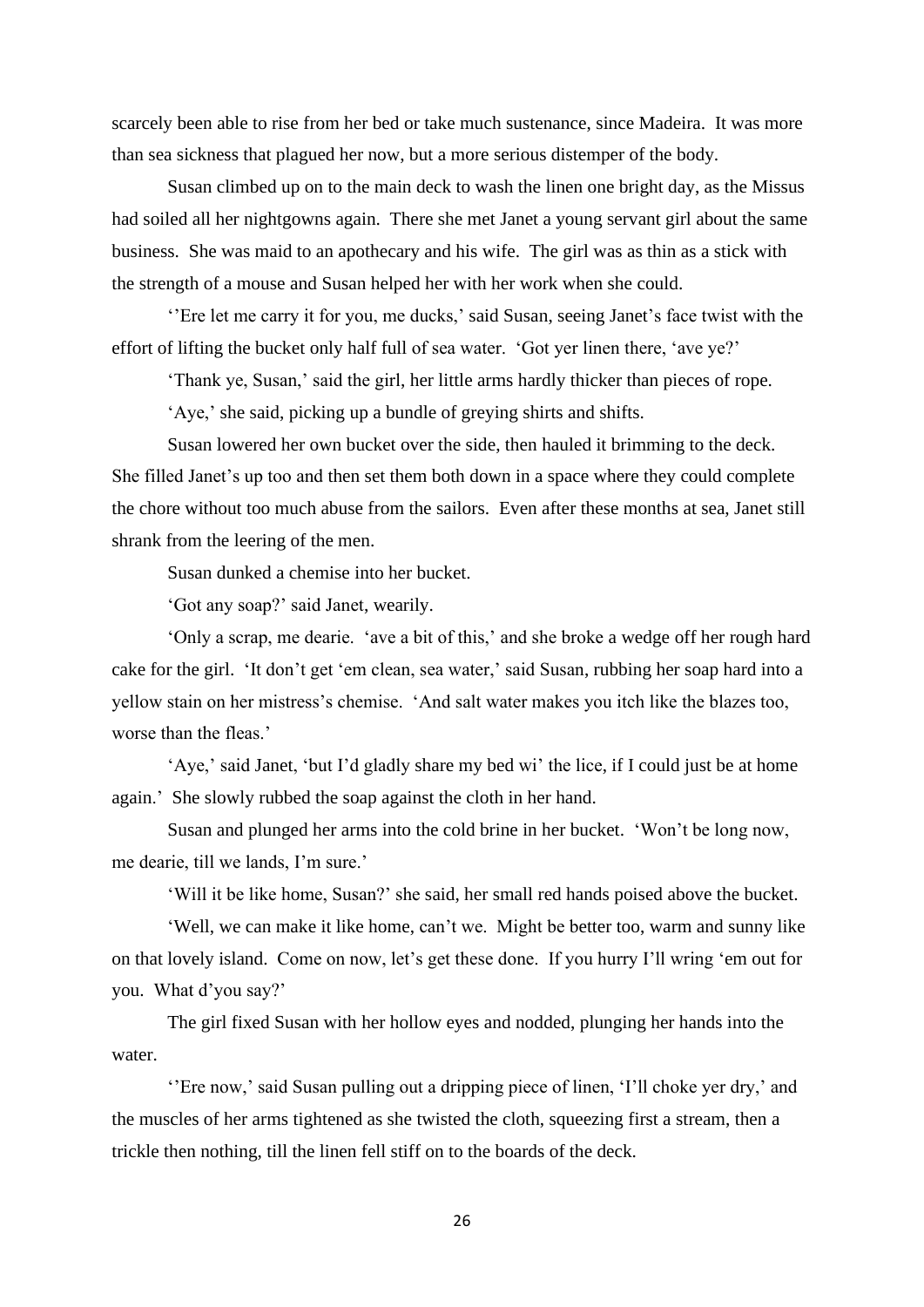'Give us one o' yours,' she said to Janet. 'Then we'll see who's got the muckiest water, eh?'

Together they went to the rail with Susan wielding a bucket in each arm, grunting with the effort. She hoisted them up on the rail and tipped them over, watching the dirty waterfalls descend to the waves. Susan was pleased to hear the girl giggling beside her. Then the two fought to hang their washing on a line from the rigging, the wind-tugged cloth slapping their faces until they collapsed on the deck together with the effort of the work and their laughter.

Susan watched Janet totter down the ladderway. What she needed, poor lamb, was a few good hot dinners and a rest which was as likely as flying to the moon. Even after the loading of provisions at Madeira, only two weeks out, they were back on half rations of mouldy ship's biscuits, water, a handful or two of oats and a measure of rum each day, though the Master and Mistress had some salt beef and fish from time to time. Sometimes Susan's head swam and moving her legs was like shifting blocks of stone, but in these bad times her secret sustained her, her dream of meeting John Wyllie again. Perhaps when they reached Darien, that far away place, away from their old lives, in a warm land of sun and hope of a new beginning, they might talk together again as they had in the past, but without risk of suspicion or blame.

Susan had little time to indulge such thoughts, however, there being so many tasks to attend to. Each day the Missus sank further in health and spirits. Susan was gripped with the fear that the sick woman would never set foot on the land which was to be their new home. Master Paterson said they were near the island of Jamaica and might put in there for some time, which Susan heartily hoped for her mistress's sake. She bathed the Missus's body with the salt water, to cool her, and dabbed her face with the fresh, although neither gave her much ease. Sometimes she rallied a little and talked in a dull voice about reaching Darien and about the vexation of waiting for a solid house to be built. Her husband offered little comfort for he brought his own fretting worries with him, when he came to her each day. He was much taken up with all manner of troubles and vexed the Missus with his complaining. In truth, what he said was mighty alarming and Susan would rather have stayed ignorant of his fears.

'These men,' he said, his voice cracked and dry with his anger, as he sat at the Missus's bedside in the cabin. 'They fight and bicker, like children, these who are supposed to be our leaders.'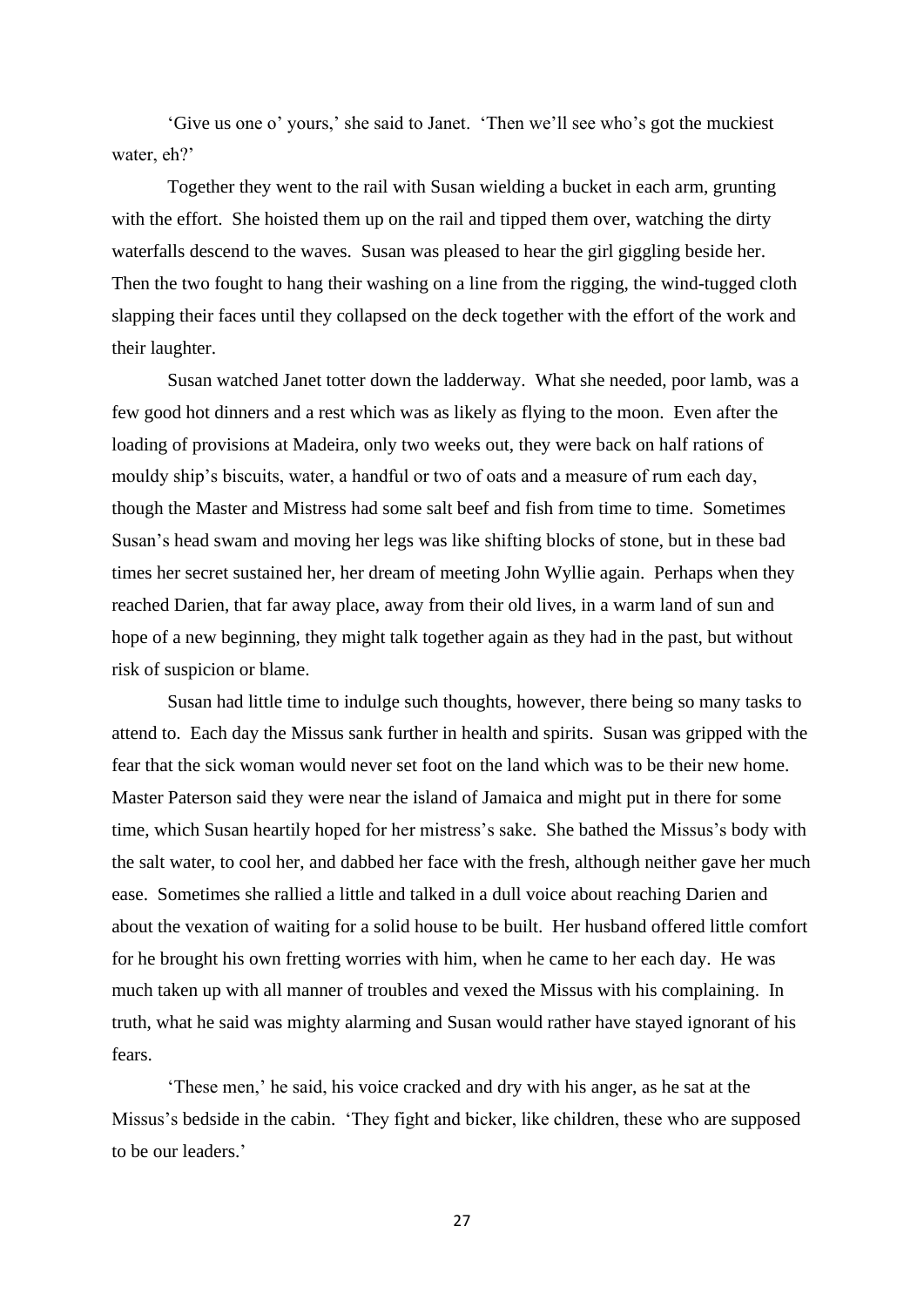He sat with his face as long as misery itself, talking as the Missus lay, eyes flickering open and closed, her hand moving over the counterpane as if searching for some invisible object upon it.

'Theirs is a vital duty, to found a new country no less. God knows what kind of government there will be with petty tyrants such as these in charge.'

Susan saw the Missus's eyes open and look at her husband.

'William,' she said weakly, 'will they take no counsel from you?'

'No, my dear, they will barely let me speak. The Admiral has permitted me only to be present at a few of the meetings of the Council. When I begged for better rations for those who suffer on board, I was manhandled in a most unseemly manner out of the place. I see our noble plan doomed to failure because of these proud and puffed up men. How can we found a colony with labouring men so weakened by lack of sustenance that they cannot work? And we've lost forty souls already.'

The Master shook his head and pulling a kerchief from his pocket, dabbed at his brow. He looked none too hearty either, for his skin was waxy white and sweating. The Missus reached for her husband's arm.

'My dear, will you not take a cup of wine? I have need of a tonic too. Susan, please get us some wine?'

'Dear wife,' he replied, frowning at her, 'forgive me. I forget myself. How is your head today?'

'Oh, well enough, William,' she whispered. 'Have no worry for me, my dear. I am in God's hands.'

'Aye aren't we all. Only He knows what our destiny will be.'

'William,' she said, 'do not vex yourself. You can only make your best efforts and trust in God's will. What else is there left for us to do?'

'Aye my dear,' said her husband, patting her hand and then taking his leave.

One day the Missus seemed to rally a little, though she was restless in her mind and thrashed around in her bed. Susan helped her to sit up, leaning over her and smelling the warm sourness of her body, feeling the slack flesh of her upper arms as she placed a bolster behind her head.

'Susan, I know I will never set foot on dry land again. I have something I want you to do for me.'

'Oh Missus,' said Susan. 'You looks more lively today. Don't be a-thinkin' those things. You'll be better by and by, you'll see. Here, let's do yer pillers again.'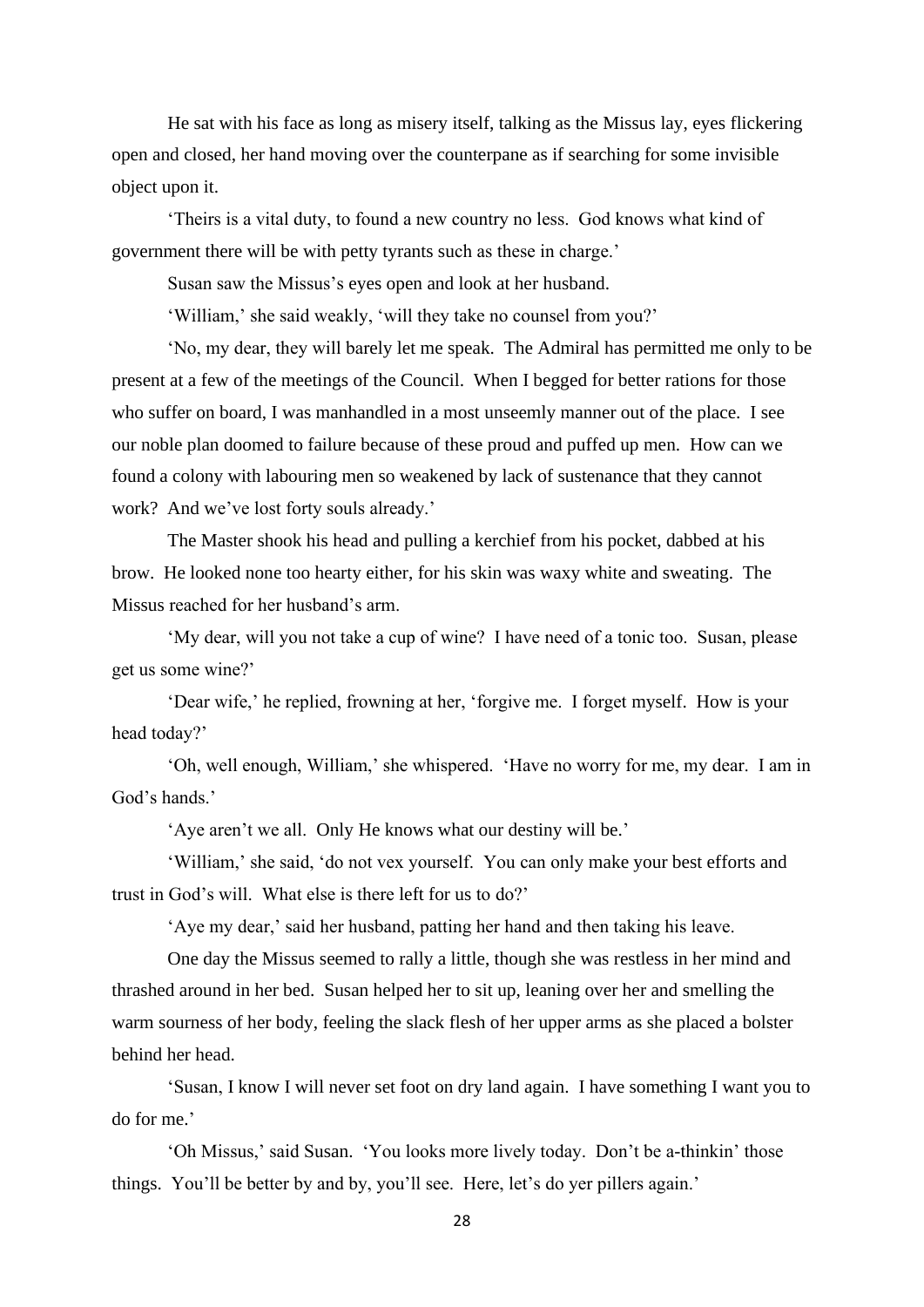'Susan, get me my jewel case.' Her voice was scarce a whisper but stern and commanding.

'What Missus?' said Susan, surprised to feel her mistress's hand close with a strong grip on her wrist.

'Susan, just do as I say. I must do it now, in case I am not capable later. In the chest, the trunk, over there. Get it for me.'

The Missus relaxed her hold and Susan went to the wooden trunk in the corner of the cabin. She brought out a carved ebony box which she laid on the bed. The Missus opened the box and dipped her hand inside, groping down deep at the bottom for a moment before pulling out two long strings of pearls and holding them up to Susan.

'Here, Susan, you must take these,' she said.

'No Missus,' said Susan flustered, thinking the Missus was not right in her mind. 'No Missus, I can't take none of yer pearls.'

'Take them, Susan. I command you as your mistress. When I am gone, you may have no position. God knows what will happen in this new country, if there are no houses, no civilized places for a woman to shelter. I fear for you. You will have need of something and these are valuable. Please take them, as a mark of my gratitude.'

Susan took the two strings of pearls which coiled in cool ropes in her hands. They glowed with a yellowish tint, in a shining mound. For all the Missus's feebleness, demands and complaints, she would come out strong for those beaten down by mischance. She had protected Susan when she was most in need and when others would have cast her off. Now this same strength drove her to provide for Susan, even after her death. Susan's eyes filled and she could say nothing.

'Keep them safe, Susan,' said her mistress, 'put them in that little purse there.'

'Thank ye, Missus for your kindness. I won't never forget,' said Susan pouring the pearls into the small velvet pouch which she pushed inside her bodice.

Susan then carefully lowered her mistress down in the bed and replaced the jewel case in the chest. The sick woman sighed deeply and closed her eyes. At least now she was more at ease. Susan hoped that the Missus was mistaken in her mind, to see her own death approaching. But there was a new certainty about her as though she was leaving, bidding farewell and shutting out life. Susan busied herself for a while before leaving the Missus, bundling up soiled linen and clearing the cups and plates from an earlier meal. She wolfed a small piece of cheese left over from the Missus's meal and half a stale piece of ship's biscuit.